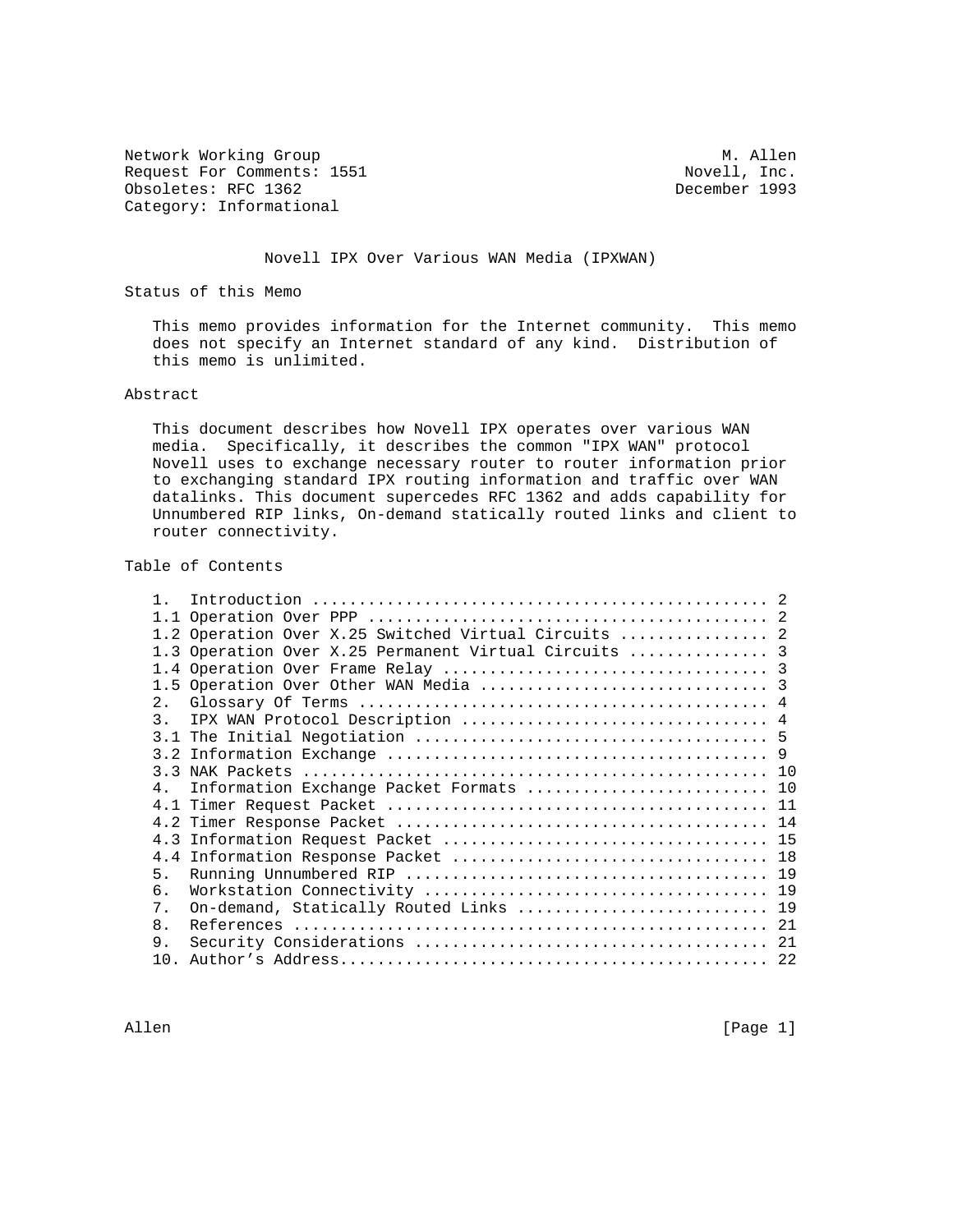1. Introduction

 This document describes how Novell IPX operates over various WAN media. It is strongly motivated by a desire for IPX to treat ALL wide area links in the same manner. Sections 3 and 4 describe this common "IPX WAN" protocol.

 The IPX WAN protocol operation begins immediately after link establishment. While IPX is a connectionless datagram protocol, WANs are often connection-oriented. Different WANs have different methods of link establishment. The subsections of section 1 of this document describe what link establishment means to IPX for different media. They also describe other WAN-media-dependent aspects of IPX operation, such as protocol identification, frame encapsulation, and link tear down.

1.1 Operation Over PPP

 IPX uses PPP [1] when operating over point-to-point synchronous and asynchronous networks.

 With PPP, link establishment means the IPX NCP [4] reaches the Open state. NetWare IPX will negotiate down to a null set of NCP options, and uses normal frame encapsulation as defined by PPP. The IPXWAN protocol MUST NOT occur until the IPX NCP reaches the Open state. Options negotiated by the IPXWAN protocol MUST supercede any options negotiated by the IPXCP.

 PPP allows either side of a connection to stop forwarding IPX if one end sends an IPXCP or an LCP Terminate-Request. When a router detects this, it will immediately reflect the lost connectivity in its routing information database instead of naturally aging it out.

1.2 Operation over X.25 Switched Virtual Circuits

 With X.25, link establishment means successfully opening an X.25 virtual circuit. As specified in RFC-1356, "Multiprotocol Interconnect on X.25 and ISDN in the Packet Mode" [2], the protocol identifier 0x800000008137 is used in the X.25 Call User Data field of the Call Request frame, and indicates that the virtual circuit will be devoted to IPX.

 Furthermore, each IPX packet is encapsulated directly in X.25 data frame sequences without additional framing.

 Either side of the virtual circuit may close it, thereby tearing down the IPX link. When a router detects this, it will immediately reflect the lost connectivity in its routing information database instead of

Allen [Page 2]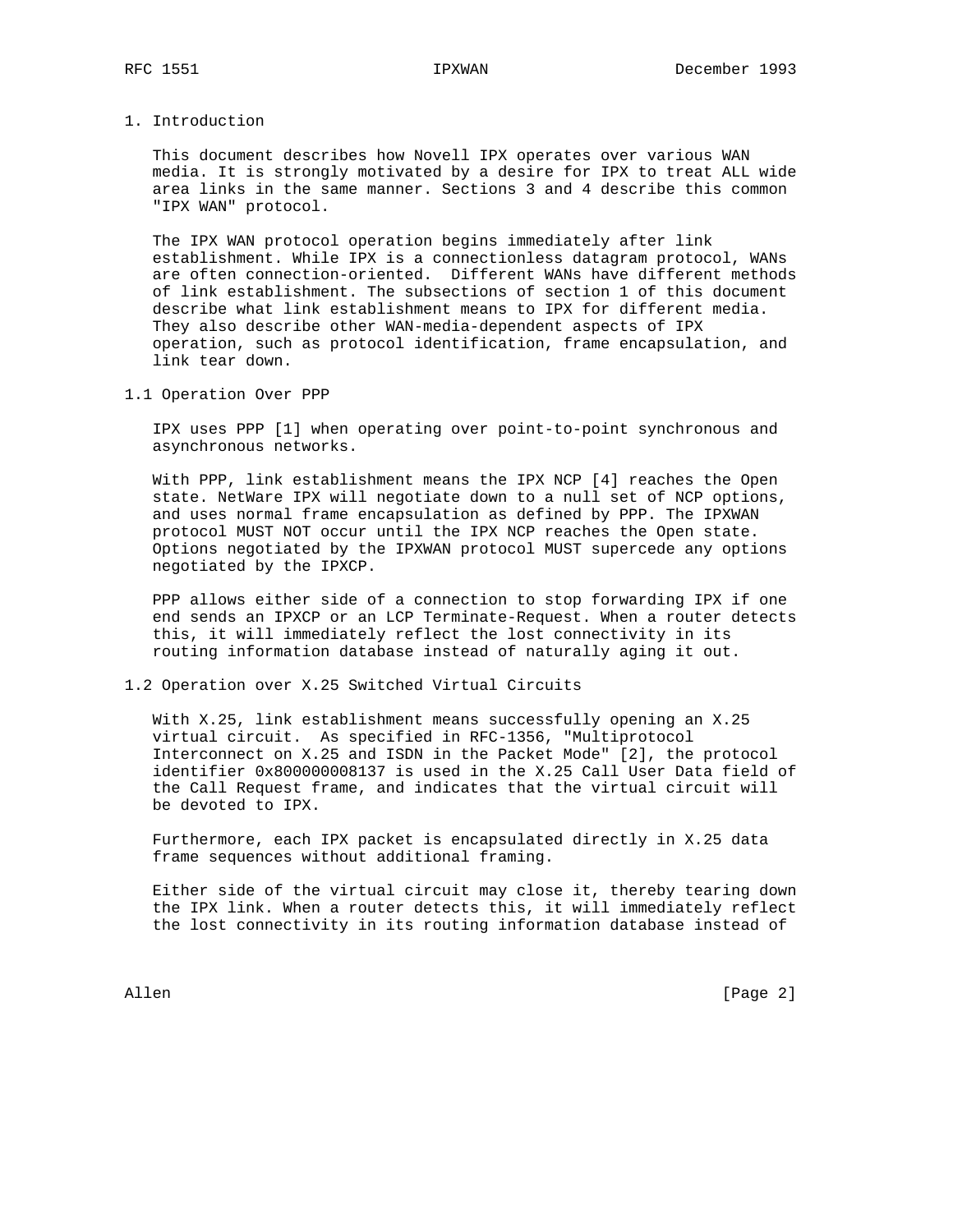naturally aging it out.

1.3 Operation over X.25 Permanent Virtual Circuits

 The nature of X.25 PVC's is that no call request is made. When the router is informed that X.25 Layer 2 is up, the router should assume that link establishment is complete.

 Each IPX packet is encapsulated in an X.25 data frame sequence without additional framing. Novell IPX assumes a particular X.25 permanent circuit is devoted to the use of IPX.

 If a router receives a layer 2 error condition (e.g., X.25 Restart), it should reflect lost connectivity for the permanent circuits in its routing information database and re-perform the necessary steps to obtain a full IPX connection.

1.4 Operation over Frame Relay Permanent Virtual Circuits

 To determine when a permanent virtual circuit (PVC) has become active or inactive, the router interacts periodically with either a private Frame Relay switch or a public Frame Relay network. The method used depends on the switch or service provider. Some support [7], section 6l others support [3], Annex D. Novell supports both methods.

 When a router is restarted, IPXWAN exchanges over active Frame Relay PVCs (that is, PVCs that have remained active before and after restart) can begin immediately.

 Each IPX packet is encapsulated in a Frame Relay frame sequence as defined in [3] without additional framing.

 When a router detects that a Frame Relay PVC has transitioned from an inactive to an active state, link establishment is considered complete and IPXWAN exchange over this newly activated link begins.

 When an active PVC becomes inactive, the router reflects the lost connectivity in its routing information database.

1.5 Operation over other WAN media

 Additional WAN media will be added here as specifications are developed.

Allen [Page 3]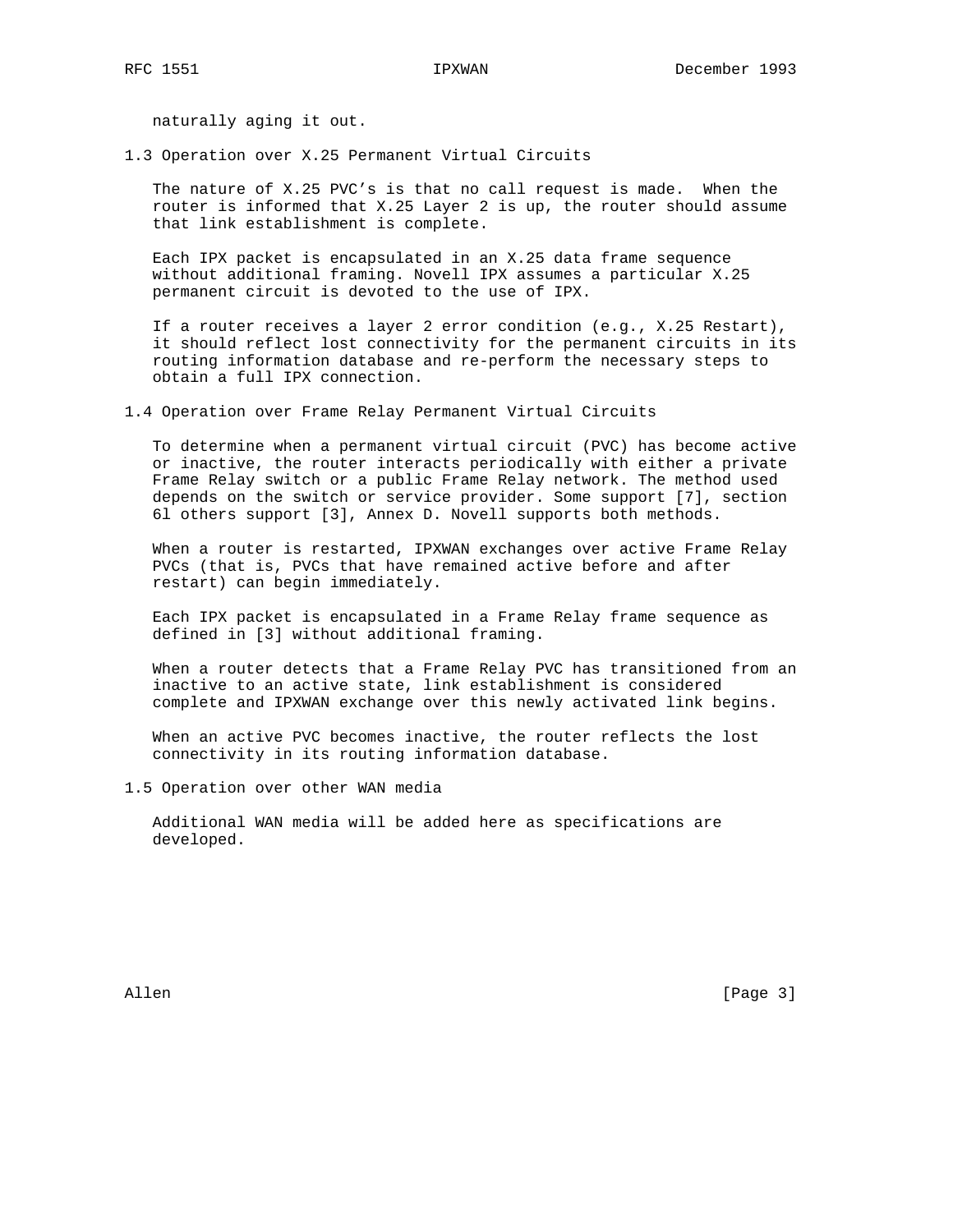## 2. Glossary Of Terms

Primary Network Number:

 Every IPX WAN router has a "primary network number". This is an IPX network number unique to the entire internet. This number will be a permanently assigned network number for the router. Those readers familiar with NetWare 3.x servers should realize that this is the "Internal" network number.

### Router Name:

 Every IPX WAN router must have a "Router Name". This is a symbolic name given to the router. Its purpose is to allow routers to know who they are connected to after link establishment - particularly for network management purposes. A symbolic name conveys more information to an operator than a set of numbers. The symbolic name should be between 1 and 47 characters in length containing the characters 'A' through 'Z', underscore (\_), hyphen (-) and "at" sign (@). The string of characters should be followed by a null character (byte of zero) and padded to 48 characters using the null character. Those readers familiar with NetWare 3.x servers should realize that the file server name is the Router Name.

 For workstation (client) connectivity, it is useful if the client connection software is configured with a symbolic name reflecting the name of the client. This allows a router management utility to determine which connection connects with which client/router. If no name is configured, it is recommended that a default string such as "DIAL-IN-CLIENT" is used.

3. IPX WAN Protocol Description

 After the underlying data link connection is established as described in the preceding media dependant description, the IPXWAN protocol is activated to exchange identities and determine certain operational charactaristics of the link.

There are two steps in the IPXWAN operation:

- Negotiating master/slave role and choice of routing protocol. The master/slave roles persist for the IPXWAN exchanges only;
- Information exchange of final router configuration.

 After these steps are concluded, transmission of IPX routing packets begins - using the routing protocol negotiated - as well as

Allen [Page 4]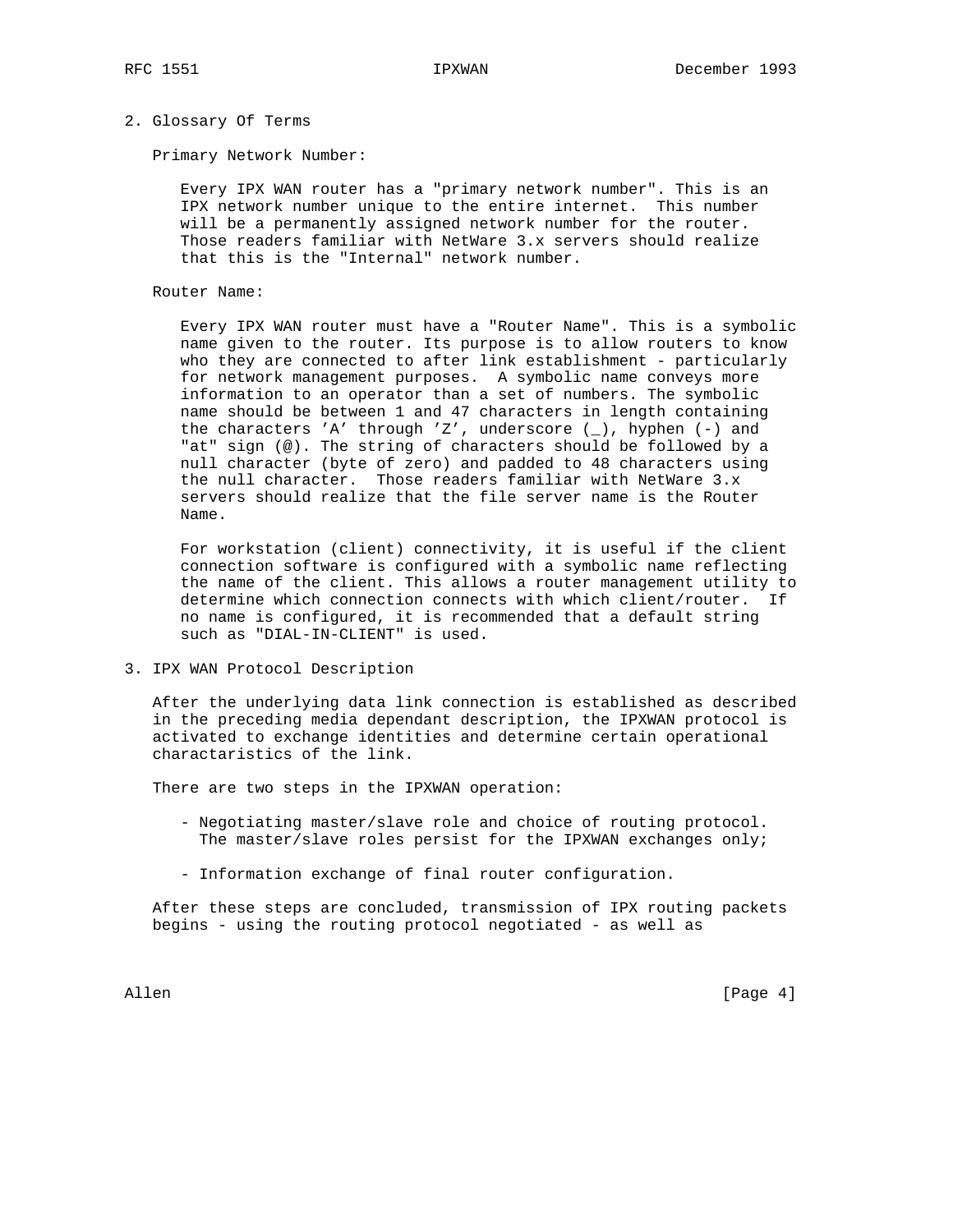transmission of IPX data traffic.

3.1 The Initial Negotiation

 The first exchange of packets decides the master/slave roles and the routing protocol to be used on the link and gauges the link delay for the routing metrics. The initial negotiation is the same for all protocols.



 After link establishment, both sides of the link send Timer Request packets and start a timer waiting for a Timer Response. These Timer Requests are sent every 20 seconds until a response is received or a descision is made that the remote node is not responding. This could be after a predefined time (min. 60 seconds) or a number of retries (e.g., 16).

 In composing the Timer Request, the router or workstation takes into consideration:

- Which types of routing protocols it supports;
- Whether it is prepared to assign a network address to the link;
- For workstations, whether they require the ability to specify their network/NIC address on a reconnect;

Allen [Page 5]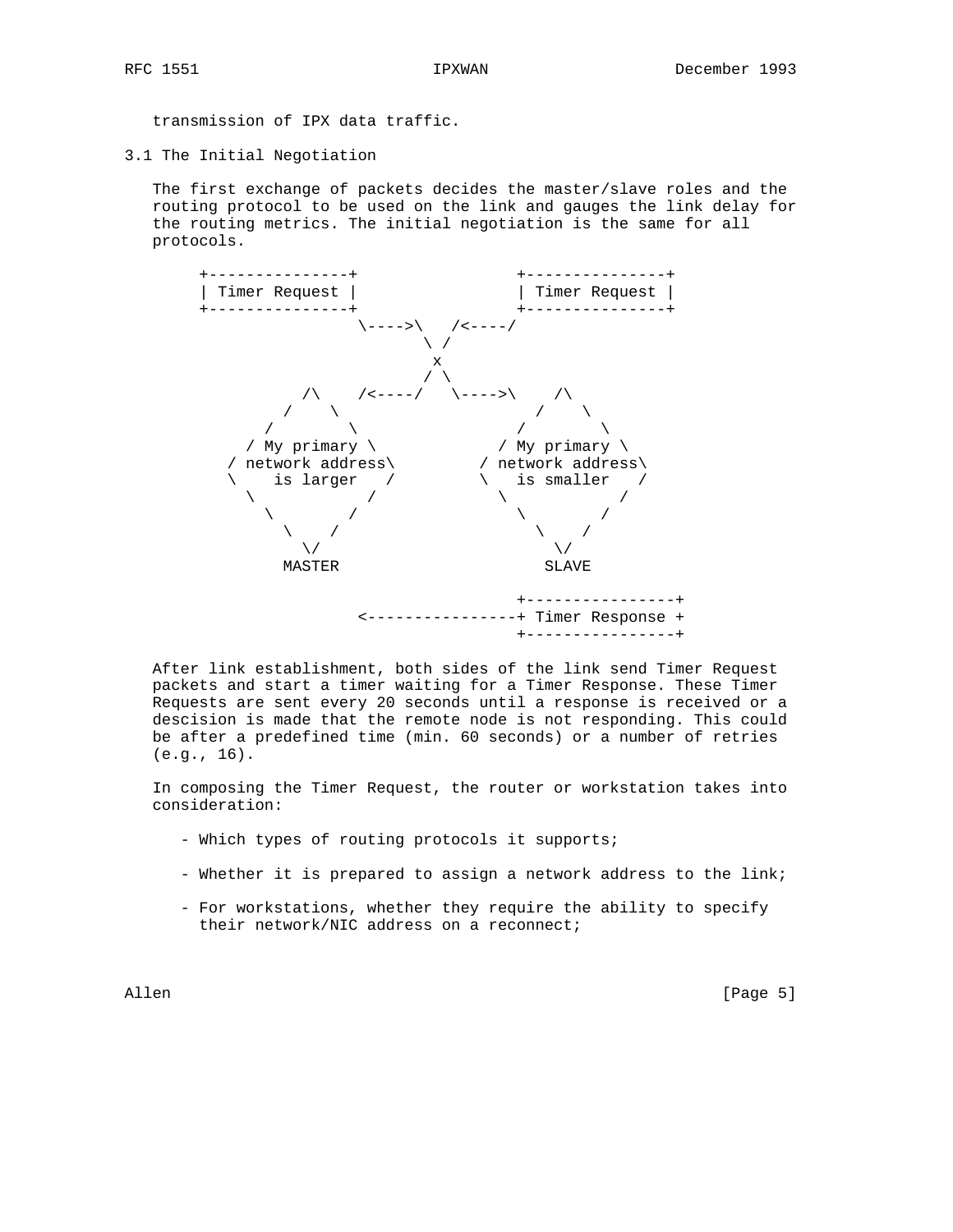- Whether it is able to support IPX header compression [6].

 For each routing protocol supported, place an option in the Timer Request packet. The Routing Type options should be added in the originator's order of preference with the most preferred option first.

 Some of the newer (or modified) routing protocols do not have the requirement to allocate a network number on a WAN link. This type of routing protocol has the advantage of potentially simpler configuration as no network number pools are necessary for WAN links. However, these router implementations may still wish to interoperate with the older IPXWAN implementations which are able to allocate network numbers to the WAN link. In this case, the following method is used to force the older implementation to become the link master. It should be noted that a router implementation capable of supporting workstation dial-in MUST be able to supply AT LEAST ONE network number on which the workstation can reside.

 If the router is prepared to assign an IPX network number to the link, it sends its primary network number in the Timer Request WNodeID field, and omits the Extended Node ID option. On the other hand, if the router is NOT prepared to assign an IPX network number to the link, it sets the Timer Request WNodeID field to zero, and includes its primary network number in an Extended Node ID option.

 Workstations follow a similar, but slightly different set of rules for setting the WNodeID field. If this is the first time the work station is connecting to the router, the workstation will set the WNodeID to zero indicating the router should be the link master and allocate a network number for the new link. In this case, the work station will respond to the router's Timer Request and acknowledge only the Workstation Routing Type option. Note that a workstation does NOT include an Extended Node ID option in it's timer request.

 If the workstation is reconnecting a link after an earlier inactivity disconnect, it is necessary for the workstation to be able to specify its network, NIC address and "Router Name" field (so that file server connections can be maintained after the reconnect). In this case, the workstation will set its WNodeID field to FFFFFFFFh forcing itself to be the link master. In this case, the router will respond to the workstation's Timer Request with only the Workstation Router Type acknowledged.

 Further packets in the IPXWAN exchange MUST use the correct WNodeID (workstations will always use zero).

Allen [Page 6]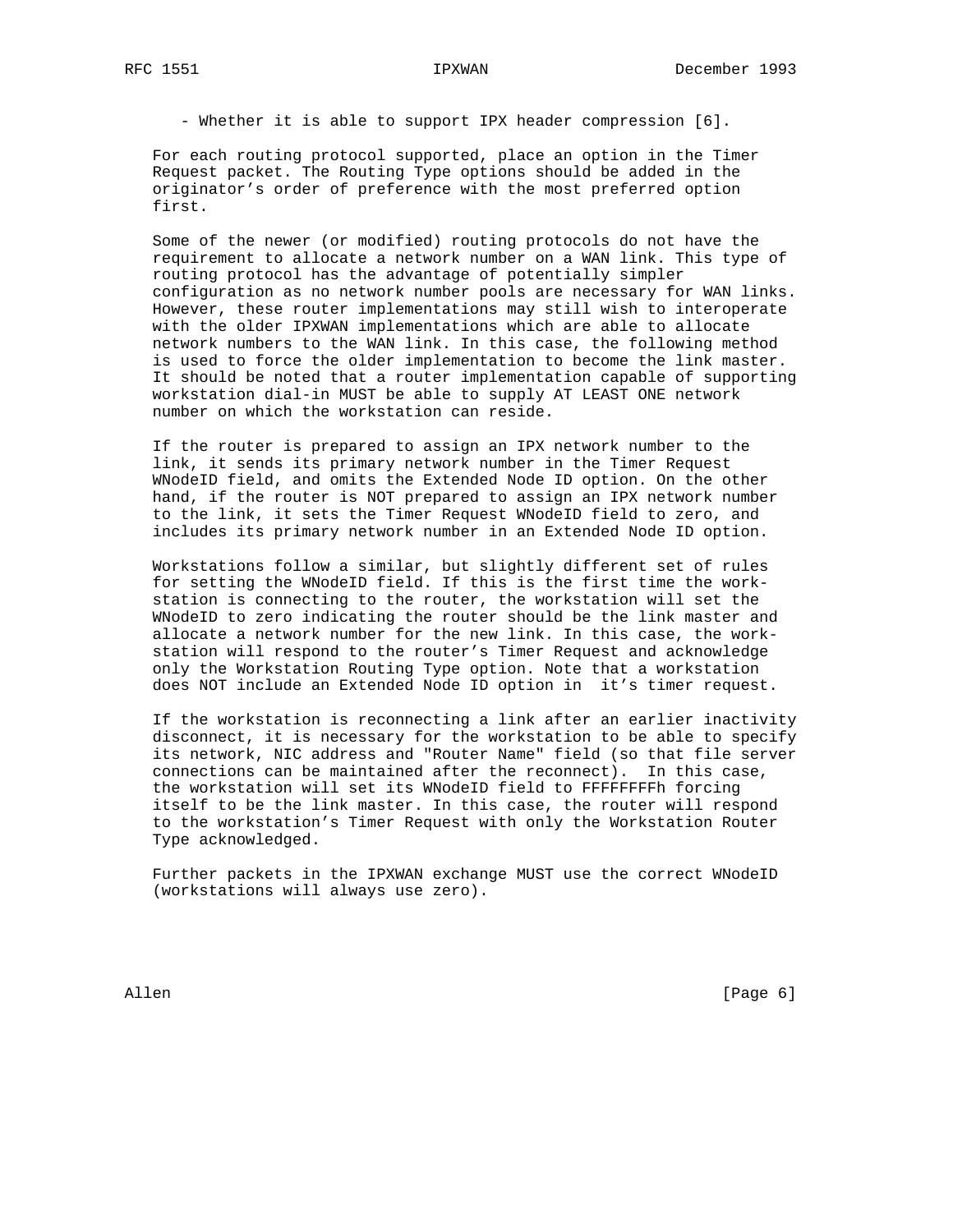On receiving a Timer Request packet, a router determines its role master or slave - for the remainder of the IPXWAN exchanges. The master role does not denote special privileges, it merely means that the router is the requestor in the ensuing request/response exchanges. The descision is made as follows:

- a) If there is an Extended Node ID present (and we understand the option), this must be compared to our Primary Network Number. If we have the lower Primary Network Number, we MUST respond with a Timer Response and become the slave.
- b) If there is NO Extended Node ID, we must compare the WNodeID of the received Timer Request with our Primary Network Number and respond if we have a lower number.

 Note: The Primary Network Number for a workstation when determining master/slave roles depends on whether the workstation requires itself to be the master of slave. It should compare the received WNodeID to that sent in it's own Timer Request.

 The numeric comparisons are done by considering each byte of the WNodeID or Extended Node ID fields as an unsigned integer, and the first byte as most significant.

 The link slave responds to the Timer Request with a Timer Response. To do so, each option in the received Timer Request is parsed. If an option is not supported (or recognized), that option is rejected by changing the WAccept field to "NO" for that option.

 When selecting the router type which will be used on the link, the first option in the Timer Request which can be supported should be accepted. All other router types should have the WAccept field set to "NO". A router MUST NOT accept workstation connectivity to a node which is another router.

 Note: It is permitted for a router to support a numbered routing type, but not be able to assign the network number. In this case, that routing type can be selected only if the other router supports it and is able to assign the network number. This can be determined by the value of the received WNodeID field. If the router is unable to assign a network number to the link, it MUST support Unnumbered RIP and include this option in the Timer Requests.

 If a router wishes to provide WAN Client access without supporting other WAN routing types, a potential problem arises since a router and WAN client would both just be sending a single Routing Type option indicating the use of WAN Client. The IPXWAN specification

Allen [Page 7]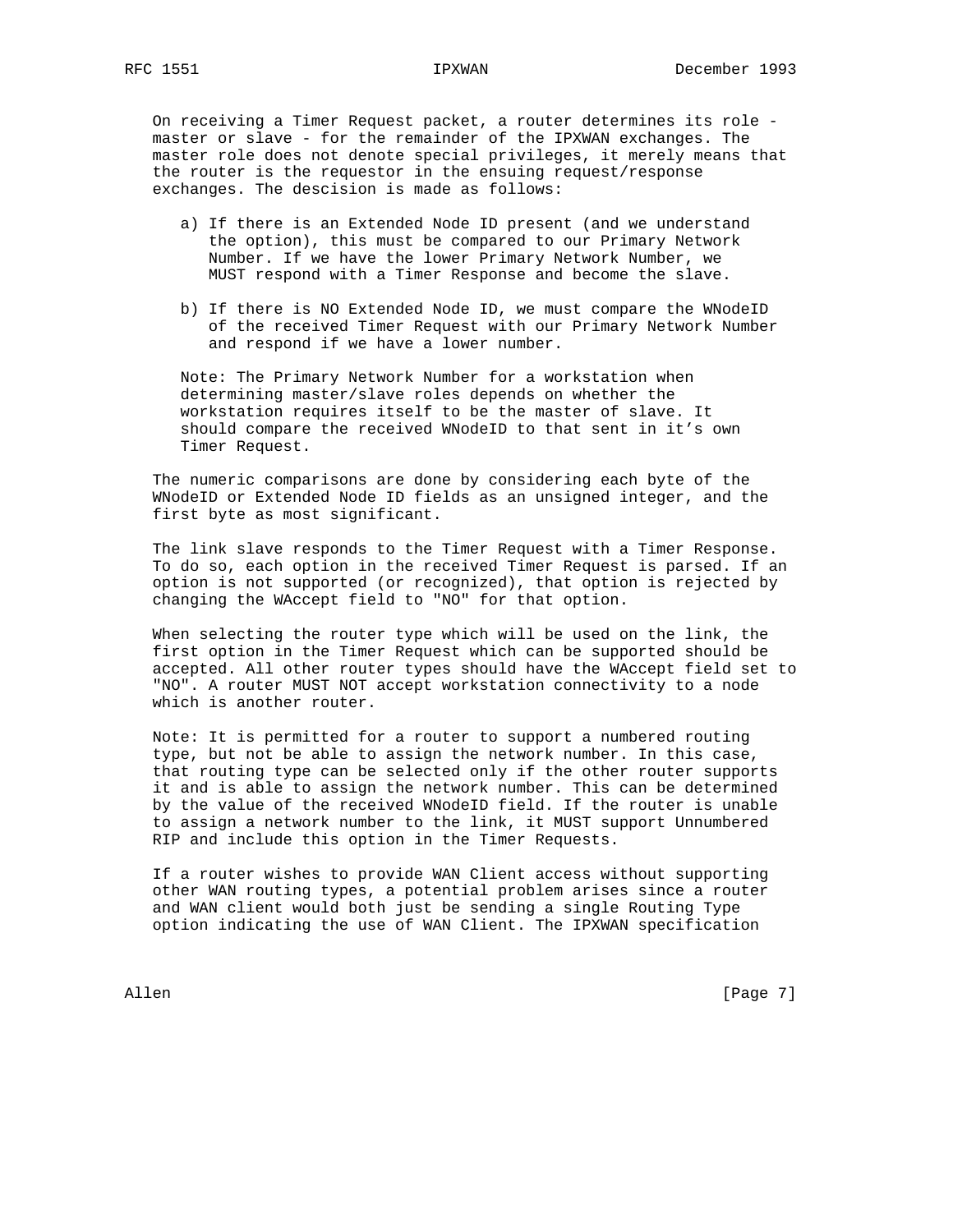does not allow a WAN workstation to connect to another WAN workstation. The method for detecting this is that the sent and received Timer Requests have a single Routing Type defined of WAN Client. To overcome this problem, IPXWAN defines that a router MUST NOT send a single Routing Type if that type is just WAN Client. The router MUST additionally include one (or more) of the defined routing types (like WAN RIP) with the WAccept option set to NO. This is so that a workstation may detect that this is actually a router sending the Timer Request and not just another workstation trying to call a workstation. The extra option will serve to be a counted Routing Type that will be ignored. If a workstation detects it is connecting to another workstation, it should disconnect the link.

 Note that a router supporting a workstation will need to be able to supply AT LEAST one network number for workstations. All dial-in workstations could share the same network, and be assigned unique node numbers by the router, or each workstation could be assigned a different network number. This is a router specific implementation detail. Use of a single network for all clients is prefered, however, this does involve extra work by the router when dealing with broadcast frames. When the router is the link master and allocating NIC addresses on a single network,it should ALWAYS use a unique value - by incrementing the NIC address for each client connection. This allows a workstation which is reconnecting the ability to specify his old network and NIC address. It is unlikely with a 6 byte NIC address, that there will be wrap-around in the numbers that would cause a problem. Router Node Number allocation should follow a few simple rules. The six byte NIC address SHOULD have the first byte set to 2.

 Byte # +--1----2----3----4----5----6-+ | 02 | XX | XX | XX | XX | XX | +-----------------------------+

 In an IEEE address space, this would represent a non-multicast, locally defined address. Node numbers of zero or -1 are not allowed.

 If a slave determines it cannot support any of the supplied routing protocols in the received Timer Request, it MUST issue a disconnect on the connection being established. The master of the link (determined when a Timer Response packet is received) is responsible for defining the network number that is to be used as a common network number for the new WAN link, and for calculating the RIP transport time that will be advertized to other RIP routers for the new link. This is calculated by stopping the timer which was started when a Timer Request was initiated and applying the algorithm in section 4.3.

Allen [Page 8]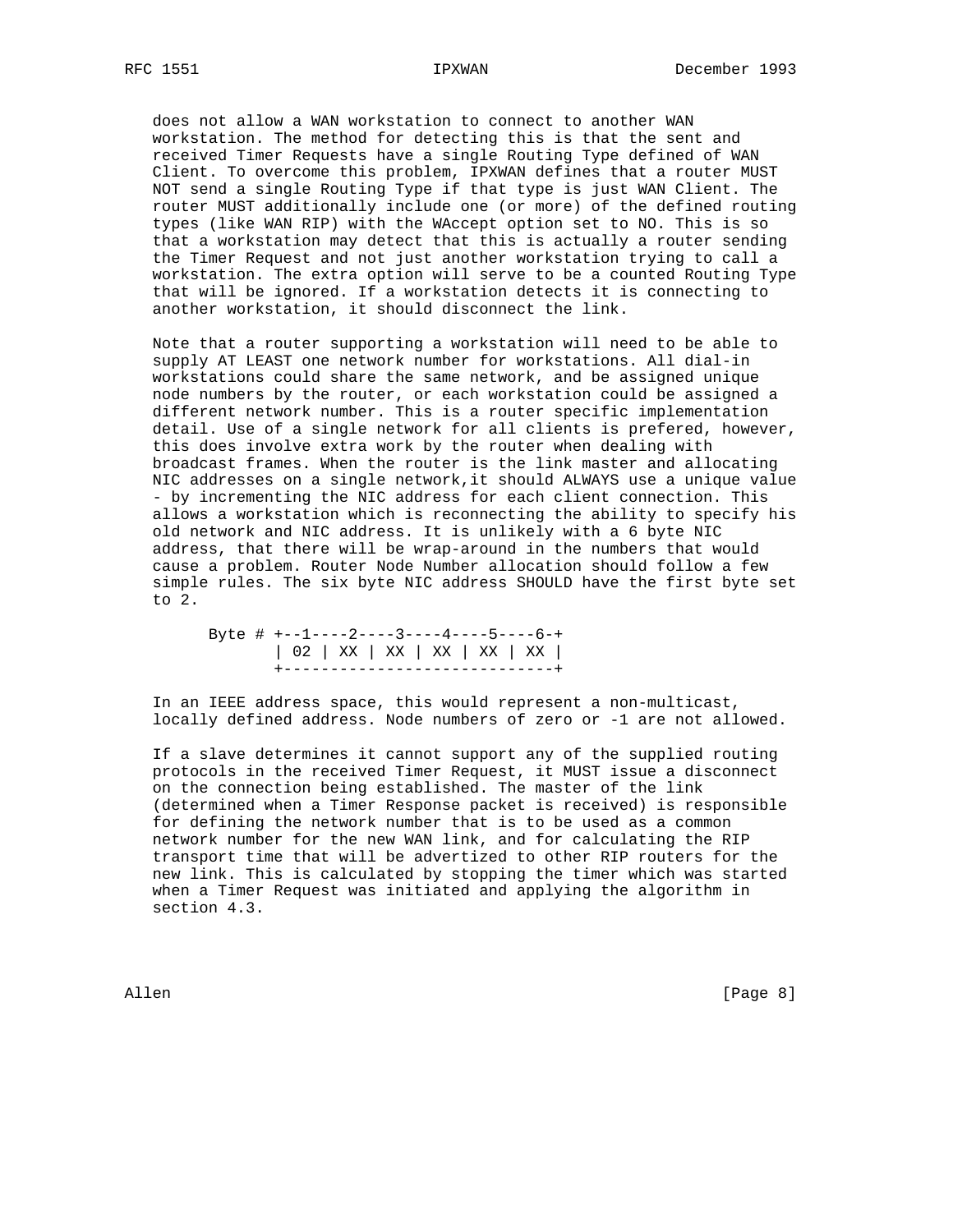### 3.2 Information Exchange

 After exchanging Timer Request packets, the link master and slave have been determined, and the Routing Protocol to be used on the link is negotiated. The link master is now responsible for sending an Information Request packet to the slave specifying the network number to be used on the new link (zero for unnumbered RIP and On Demand), the calculated transport time to be used in the routing metric, the Router Name (for management purposes), and for a workstation connection, the NIC address the workstation will be adopting. The NIC address option is a separate option added in the Information Request/Response for workstation connectivity. It is NOT present for router to router connections.

 If a router receives an inappropriate Information Request from a workstation trying to set the common network number and NIC address the router MUST overwrite these values with preferred values. When the workstation receives the Information Response, it MUST note the new values. If the workstation is unable to adjust to the new values, it MUST issue a disconnect on the link. If a workstation is the link master (i.e., it is reconnecting), the router is additionally responsible for ensuring the "Router Name" field matches that of the original connection. If the values differ, the call should be disconnected.

 If a router detects an error for which no suitable protocol response exists (e.g., unable to allocate a network number), the link should be terminated according to the relevant media specification.

 Under certain circumstances, particularly on X.25 permanent circuits, it is only possible to detect the remote router went away when it comes back up again. In this case, one side of the link receives a Timer Request packet when IPX is in a fully connected state. The side receiving the Timer Request MUST realize that a problem occurred, and revert to the IPX link establishment phase. Furthermore, the routing information learned from this connection should be immediately discarded.

 When Unnumbered RIP, On-demand or Workstation options are negotiated, Information Request packets are repeated every 20 seconds until a response is received. For the Numbered RIP links, the Information Request is NOT resent. Instead, the link is disconnected after a suitable delay (min. 60 seconds) - this requirement ensures interoperabilty with earlier versions of IPXWAN. When Information Requests are repeated, they should continue for a preconfigured time (min. 60 seconds) or a preconfigured number of retries (e.g., 16). Each retry uses an incremented sequence number.

Allen [Page 9]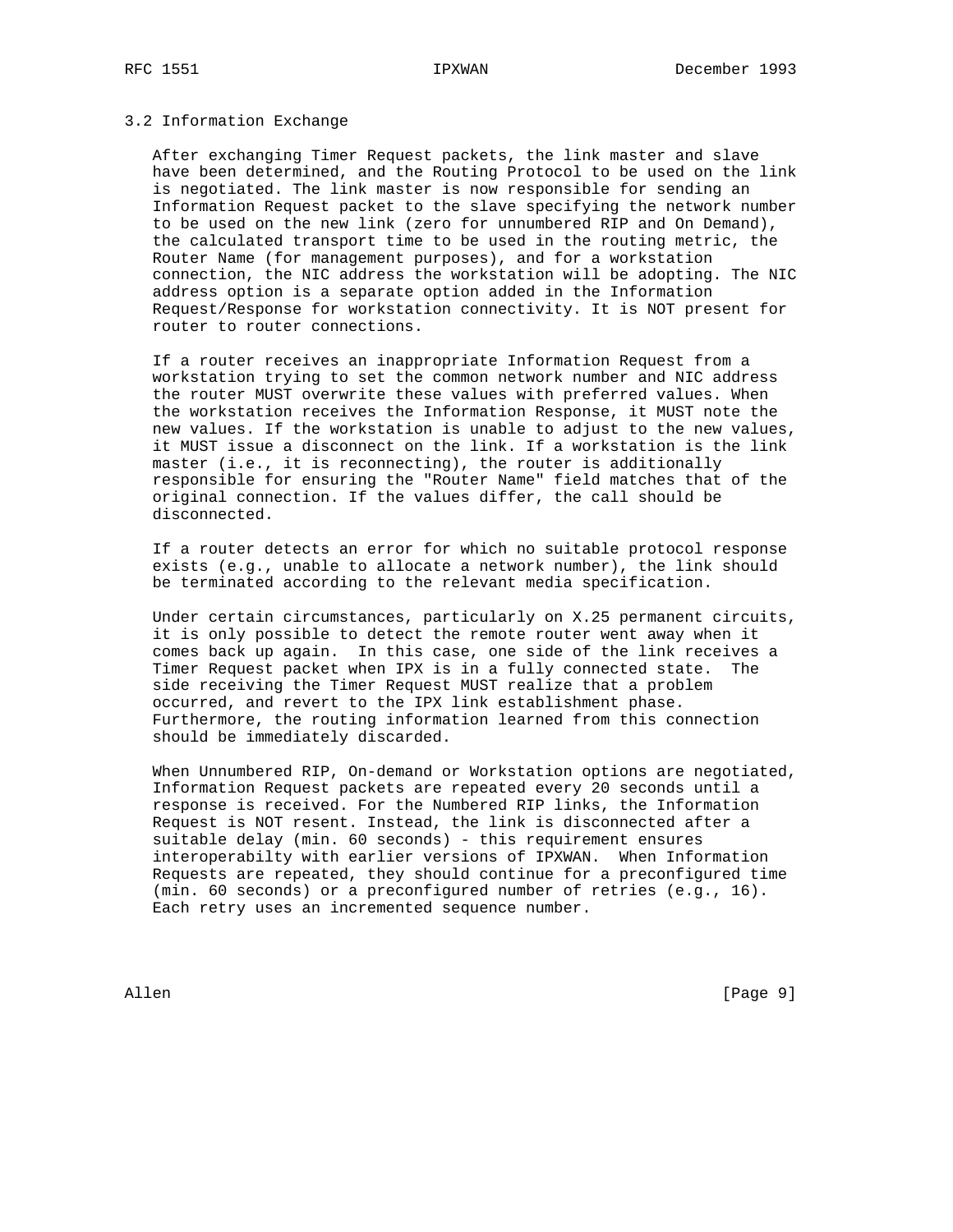### 3.3 NAK Packets

 The IPXWAN protocol uses a NAK packet to indicate the received IPXWAN packet was not acceptable. A NAK packet is an exact copy of the received packet with the WPacketType field set to NAK. There are two anticipated uses of this packet.

- The received WPacketType is invalid or not recognized;
- A badly formed IPXWAN packet is received.

 Returning a NAK packet allows the sender a chance to work out what was wrong. If the sender was unable to determine the problem, the call can then be disconnected.

The value of the NAK WPacketType is FFh.

4. Information Exchange Packet Formats

 All IPX WAN protocol exchanges utilize the standard Novell IPX packet format. The packets use the IPX defined packet type 04 defining a Packet Exchange Packet. The socket number 0x9004 is a Novell reserved socket number for exclusive use with IPX WAN protocol exchange. IPX defines that a network number of zero (0) is interpreted as being a local network of unknown number that requires no routing. This feature is of use to us in transferring these packets before the common network number is exchanged. Some routers need to know a "Node Number" (or MAC address) for each node on a link. Node numbers will be formed from the "WNode ID" field. The node number will be the 4 bytes of WNode ID followed by 2 bytes of zero. For a workstation, the node number will be explicitly assigned by the router and notified to the workstation in the Information Request packet.

 Router Type number assignment. Other vendors IPX routing protocols can make use of the IPXWAN protocol definition by obtaining Router Types from Novell. This document will then include the new Router Types (with the references to vendor protocol description documents). Current Routing Types are:

| 00 <sup>o</sup> | Numbered RIP/SAP                               |
|-----------------|------------------------------------------------|
| 01              | NLSP (no RIP/SAP - defined in $[8]$ )          |
| 02              | Unnumbered RIP/SAP                             |
| 03              | On Demand, static routing (no RIP/SAP or NLSP) |
| 04              | Workstation (no RIP/SAP)                       |
| $05 - FFF$      | Currently undefined                            |

 WOption Number assignment. These numbers only need to be assigned from Novell for the "Timer Request" and "Timer Response" packets.

Allen [Page 10]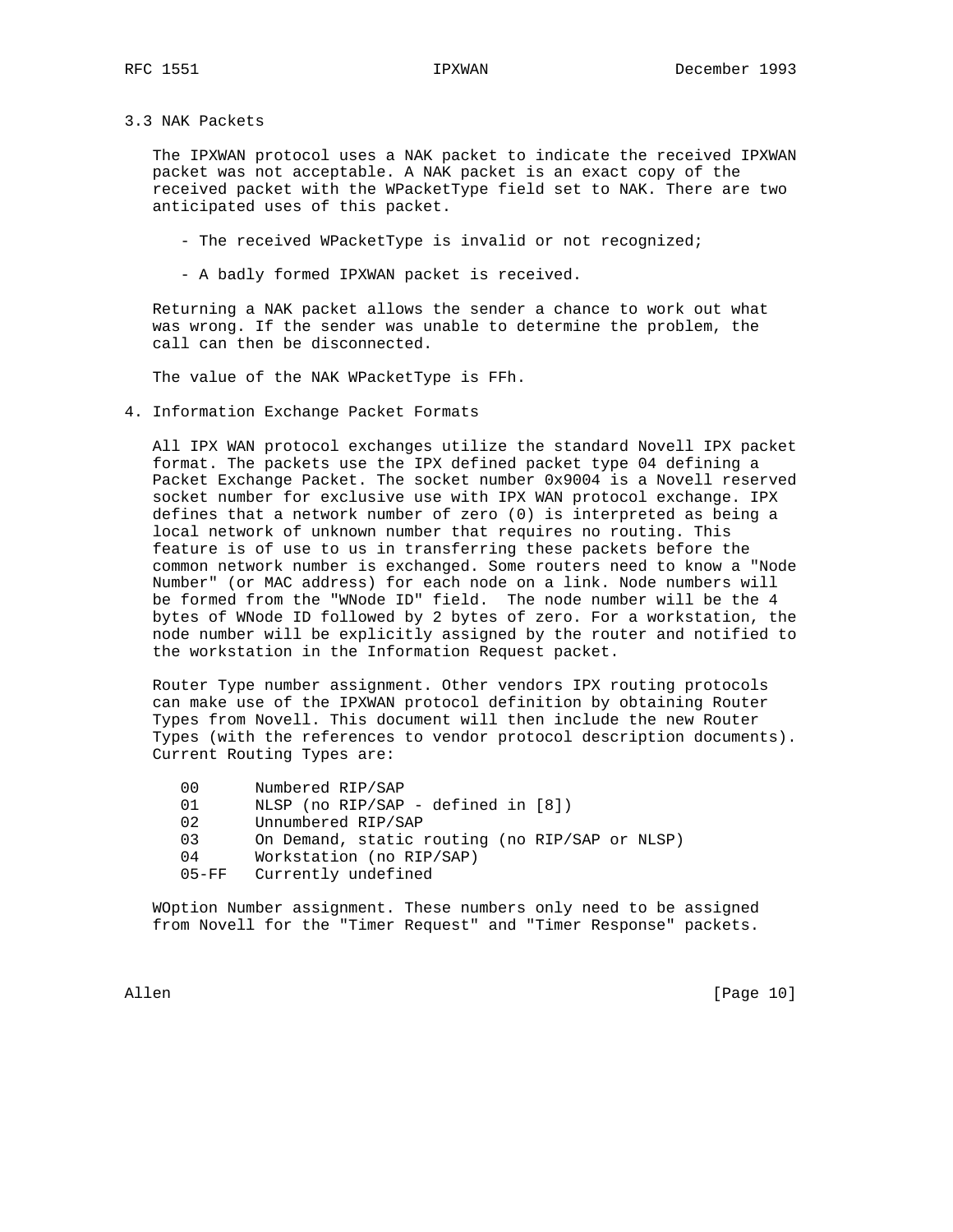Packet Types also need to be assigned by Novell. However, the options within these packets are dependant on the "Router Type" negotiated. WOption numbers in these packets are then defined by the vendor defining the Routing Type. The same packet format should still be maintained.

 Router Type 01 will not be described in this document since it involves knowledge of the NLSP protocol to implement. Please refer to [8] for a complete specification of these NLSP IPXWAN exchanges and the NLSP protocol.

4.1 Timer Request Packet

| Checksum<br>Packet Length                                                                                                      | FF FF<br>02 40                                                                                                 | Always FFFF<br>Max IPX size (576 bytes<br>Hi Lo order)                                                                                               |
|--------------------------------------------------------------------------------------------------------------------------------|----------------------------------------------------------------------------------------------------------------|------------------------------------------------------------------------------------------------------------------------------------------------------|
| Trans Control<br>Packet Type<br>Dest Net #<br>Dest Node #<br>Dest Socket #<br>Source Net #<br>Source Node #<br>Source Socket # | 0 <sub>0</sub><br>04<br>00 00 00 00<br>FF FF FF FF FF FF<br>90 04<br>00 00 00 00<br>00 00 00 00 00 00<br>90 04 | Hops traversed<br>Packet Exchange Packet<br>Local Network<br>Broadcast<br>Reserved WAN socket<br>Local Network<br>Set to zero<br>Reserved WAN socket |
| WIdentifier<br>WPacket Type<br>WNode ID<br>WSequence #<br>WNum Options                                                         | 57 41 53 4D<br>0 <sub>0</sub><br>XX XX XX XX<br><b>XX</b><br><b>XX</b>                                         | Confidence identifier<br>Timer Request<br>Primary Net # of<br>sending router<br>(Hi Lo order)<br>Sequence start at 0<br>Number of options            |
| WOption Number<br>WAccept Option<br>WOption Data Len<br>WOption Data                                                           | XX.<br><b>xx</b><br>XX XX<br>nn                                                                                | Option Identifier<br>$0 = No, 1 = Yes, 3 = Not Application$<br>Number of following<br>option bytes (Hi Lo)<br>Option specific data                   |

Routing Type Option:

 One or more of the following router type options should be included in a Timer Request packet. A router should ALWAYS include Routing Type zero (0) if full interoperability is required with an older implementation. The router types MUST be included in the senders order of preference. If a router receives a Timer Response with more than one Router Type having WAccept set to Yes, the link MUST be

Allen [Page 11]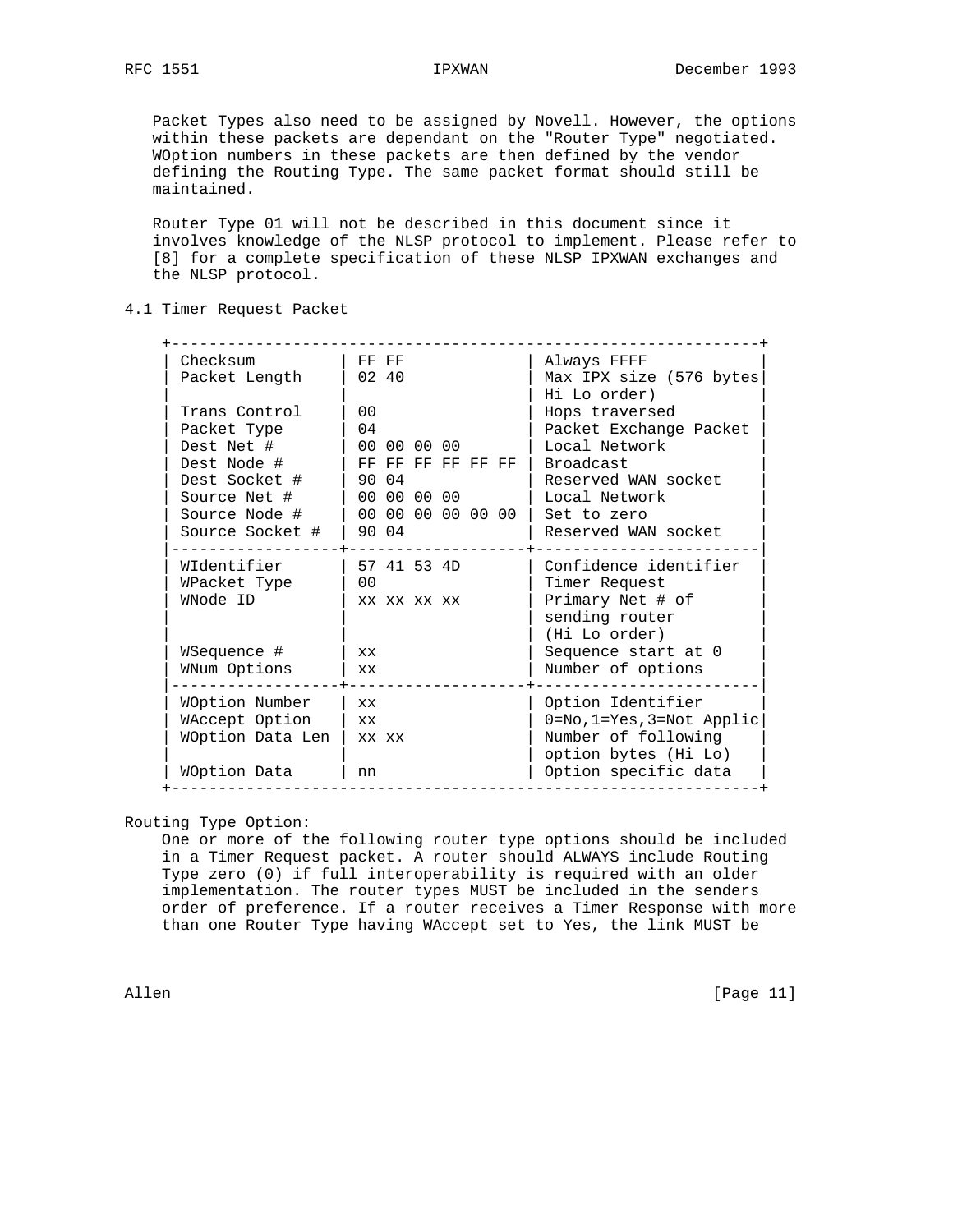disconnected.

| WOption Number<br>WAccept Option<br>WOption Data<br>WOption Number<br>WAccept Option<br>WOption Data Len<br>WOption Data | WOption Data Len | 00<br>01<br>00 01<br>0 <sub>0</sub><br>0 <sub>0</sub> | Define Routing Type<br>0=No, 1=Yes, 3=Not Applic<br>Option length (Hi Lo)<br>IPX RIP/SAP Routing                      |
|--------------------------------------------------------------------------------------------------------------------------|------------------|-------------------------------------------------------|-----------------------------------------------------------------------------------------------------------------------|
|                                                                                                                          |                  |                                                       |                                                                                                                       |
|                                                                                                                          |                  |                                                       |                                                                                                                       |
|                                                                                                                          |                  |                                                       |                                                                                                                       |
|                                                                                                                          |                  |                                                       |                                                                                                                       |
|                                                                                                                          |                  |                                                       |                                                                                                                       |
|                                                                                                                          |                  |                                                       | Define Routing Type                                                                                                   |
|                                                                                                                          |                  | 01                                                    | $0 = No, 1 = Yes, 3 = Not Applic$                                                                                     |
|                                                                                                                          |                  | 00 01                                                 | Option length (Hi Lo)                                                                                                 |
|                                                                                                                          |                  | 01                                                    | <b>NLSP</b>                                                                                                           |
|                                                                                                                          |                  |                                                       |                                                                                                                       |
| WOption Number                                                                                                           |                  | 00                                                    | Define Routing Type                                                                                                   |
| WAccept Option                                                                                                           |                  | 01                                                    | $0 = No, 1 = Yes, 3 = Not Applic$                                                                                     |
|                                                                                                                          | WOption Data Len | 00 01                                                 | Option length (Hi Lo)                                                                                                 |
| WOption Data                                                                                                             |                  | 02                                                    | Unnumbered RIP/SAP                                                                                                    |
|                                                                                                                          |                  |                                                       |                                                                                                                       |
| WOption Number                                                                                                           |                  | 00                                                    | Define Routing Type                                                                                                   |
| WAccept Option                                                                                                           |                  | 01                                                    | $0 = No, 1 = Yes, 3 = Not Applic$                                                                                     |
|                                                                                                                          | WOption Data Len | 00 01                                                 | Option length (Hi Lo)                                                                                                 |
| WOption Data                                                                                                             |                  | 03                                                    | On-demand, static Rting                                                                                               |
| WOption Number<br>WAccept Option<br>WOption Data                                                                         | WOption Data Len | 0 <sub>0</sub><br>01<br>00 01<br>04                   | Define Routing Type<br>0=No, 1=Yes, 3=Not Applic<br>Option length (Hi Lo)<br>Client - No RIP/SAP<br>except on request |

Allen [Page 12]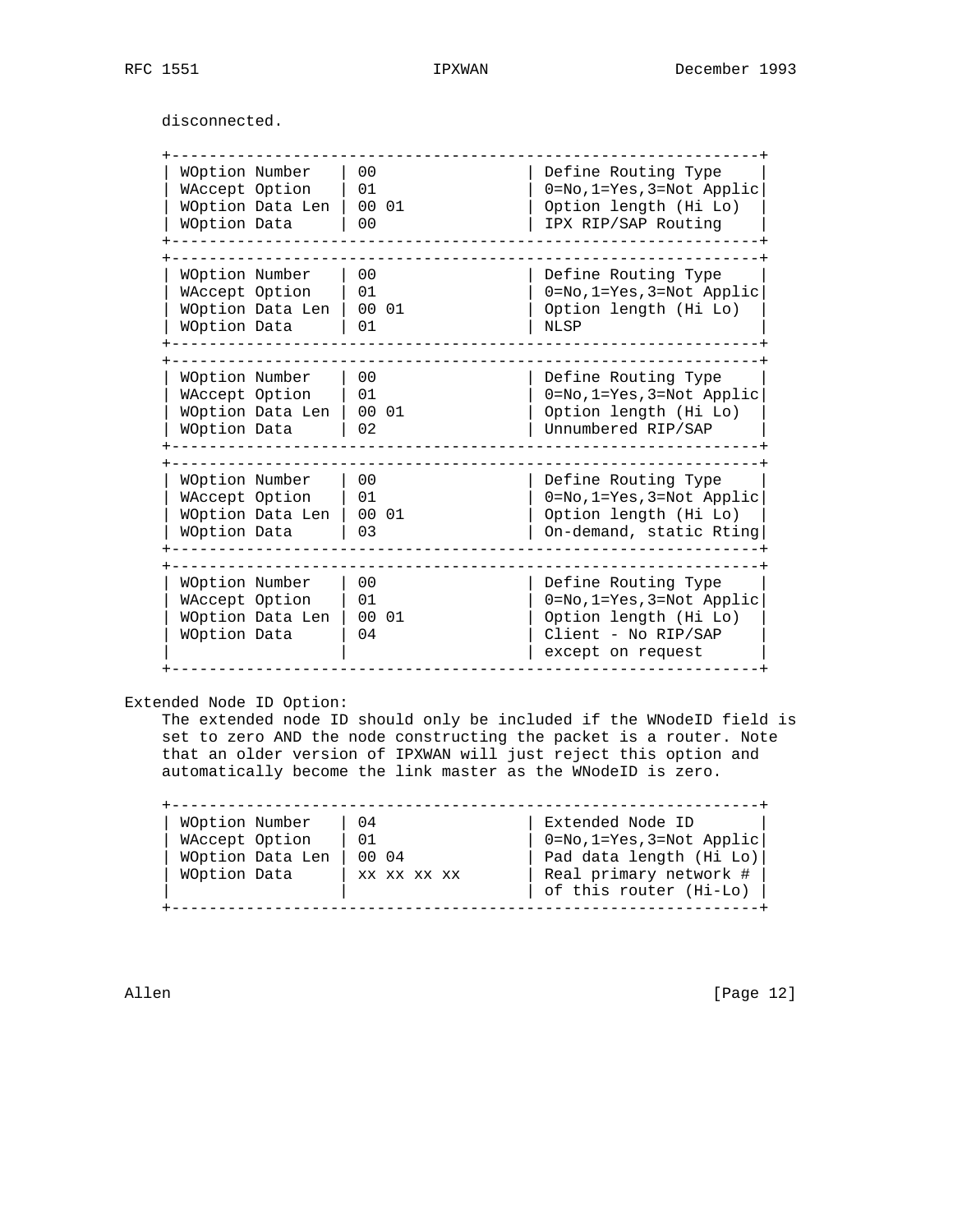### Header Compression Option:

 Although more than one header compression option may be specified in a Timer Request packet, it is important that a MAXIMUM of ONE header compression option is accepted. If an implementation receives a Timer Response with more than one header compression option with the accept option set to Yes, the link MUST be disconnected. [Ref 6] defines the full Telebit Header Compression method.

| WOption Number   | 80             | Header Compression        |
|------------------|----------------|---------------------------|
| WAccept Option   | 01             | 0=No, 1=Yes, 3=Not Applic |
| WOption Data Len | 00 03          | Variable - at least 1     |
| WOption Data     | 0 <sub>0</sub> | $0 =$ Telebit Hdr Compr.  |
|                  | <b>XX</b>      | Compression Options       |
|                  | <b>XX</b>      | Compression Slots         |

### PAD Option:

 The PAD option is used to fill the Timer Request up to the 576 byte limit. This field will be of variable length depending on the number of other options in the packet. This option will normally be the last entry in the packet. Its sole purpose is to fill the IPX packet to be 576 bytes. The pad option data should be filled with a selection of totally random numbers to avoid compression modems or PPP data compression from destroying the link delay calculation. Note that this is different from the original RFC 1362 specification. This should not affect implementations. Implementations should not attempt to verify the contents of a PAD option.

| WOption Number   | FF             | Pad option                                         |
|------------------|----------------|----------------------------------------------------|
| WAccept Option   | 01             | $0 = No, 1 = Yes, 3 = Not Applic$                  |
| WOption Data Len | XX XX          | Pad data length (Hi Lo)<br>(enough to fill packet) |
| WOption Data     | Random numbers |                                                    |

Note:

 Timer Request packets will always be 576 bytes. However, there should be no assumption made about the number of options specified in this packet.

 After link establishment, Timer Request packets are sent by both sides of the link. Each end starts their sequence number at zero. Subsequent retries (every 20 seconds) will increment the value of this sequence number. Only a Timer Response packet with a sequence number matching the last sent sequence number will be acted upon.

Allen [Page 13]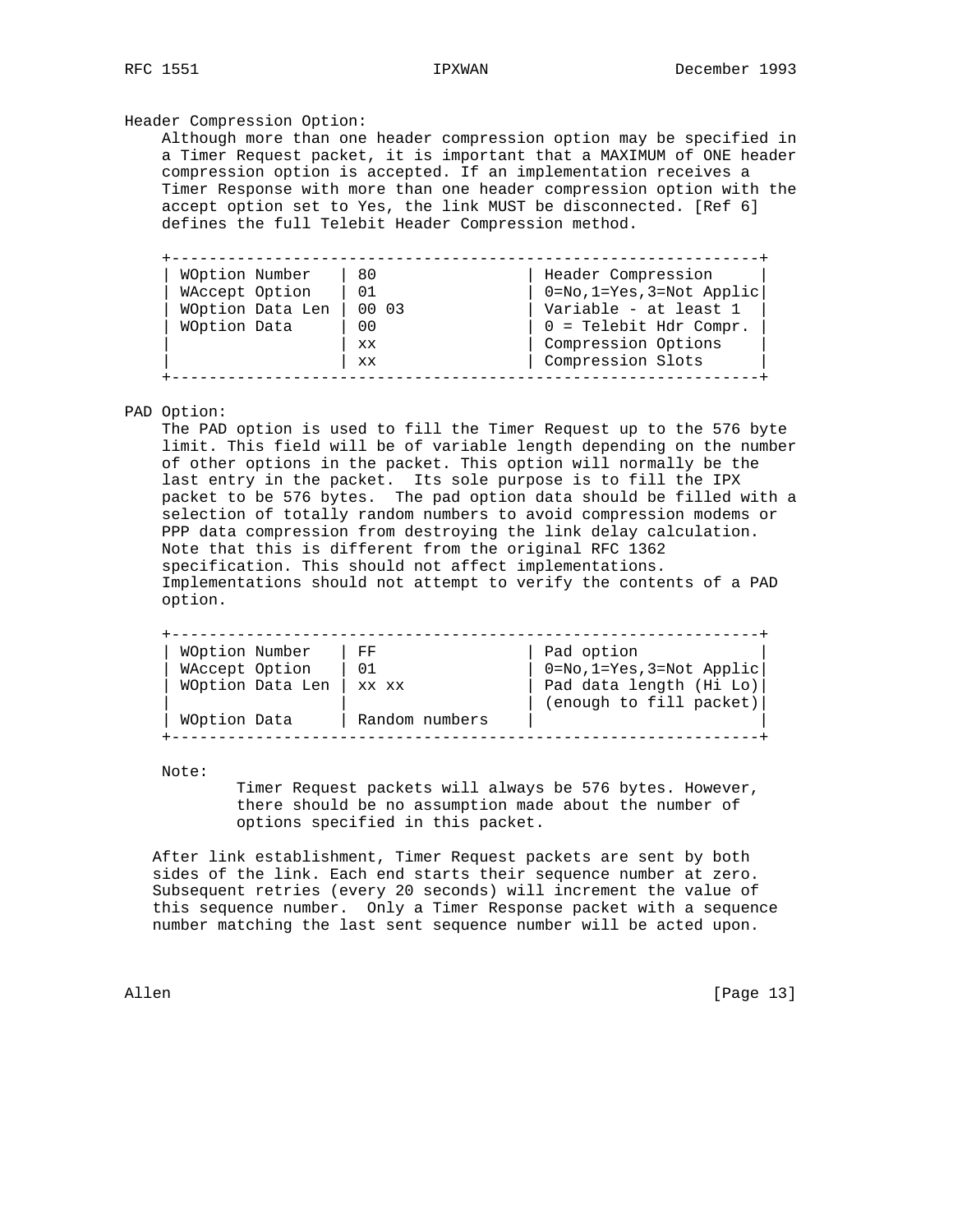As mentioned earlier, the WNodeID field may be set to zero for a router if it is unable to provide a network number for the link. If a router ONLY supports the Numbered RIP/SAP option, it MUST be capable of proving a network number for a WAN link.

 Packets received on the reserved socket number not having the WIdentifier set to the hexadecimal values noted above should be discarded.

# 4.2 Timer Response Packet

| Checksum         | FF FF             | Always FFFF                              |
|------------------|-------------------|------------------------------------------|
| Packet Length    | 02, 40            | Max IPX size (576 bytes)<br>Hi Lo order) |
| Trans Control    | 0 <sub>0</sub>    | Hops traversed                           |
| Packet Type      | 04                | Packet Exchange Packet                   |
| Dest Net #       | 00 00 00 00       | Local Network                            |
| Dest Node #      | FF FF FF FF FF FF | Broadcast                                |
| Dest Socket #    | 90 04             | Reserved WAN socket                      |
| Source Net #     | 00 00 00 00       | Local Network                            |
| Source Node #    | 00 00 00 00 00 00 | Set to zero                              |
| Source Socket #  | 90 04             | Reserved WAN socket                      |
| WIdentifier      | 57 41 53 4D       | Confidence identifier                    |
| WPacket Type     | 01                | Timer Response                           |
| WNode ID         | XX XX XX XX       | Primary Net # of                         |
|                  |                   | sending router                           |
|                  |                   | (Hi Lo order)                            |
| WSequence #      | XX.               | Same as Timer Request                    |
|                  |                   | received                                 |
| WNum Options     | XX.               | Number of options                        |
| WOption Number   | <b>XX</b>         | Option Identifier                        |
| WAccept Option   | XX.               | $0 = No, 1 = Yes, 3 = Not Applic$        |
| WOption Data Len | XX XX             | Number of following                      |
|                  |                   | option bytes (Hi Lo)                     |
| WOption Data     | nn                | Option specific data                     |

 The options contained within this packet are as described in section 4.1 Any unknown options or not supported options within the Timer Request MUST have the WAccept Option set to NO in the Timer Response.

 If the Timer Request packet contained more than one Router Type option and the "Slave" supports all the options, the "Slave" MUST set the WAccept Option to YES on the FIRST Router Type supported and NO to ALL other Router Types. This is the Router Type which is to be

Allen [Page 14]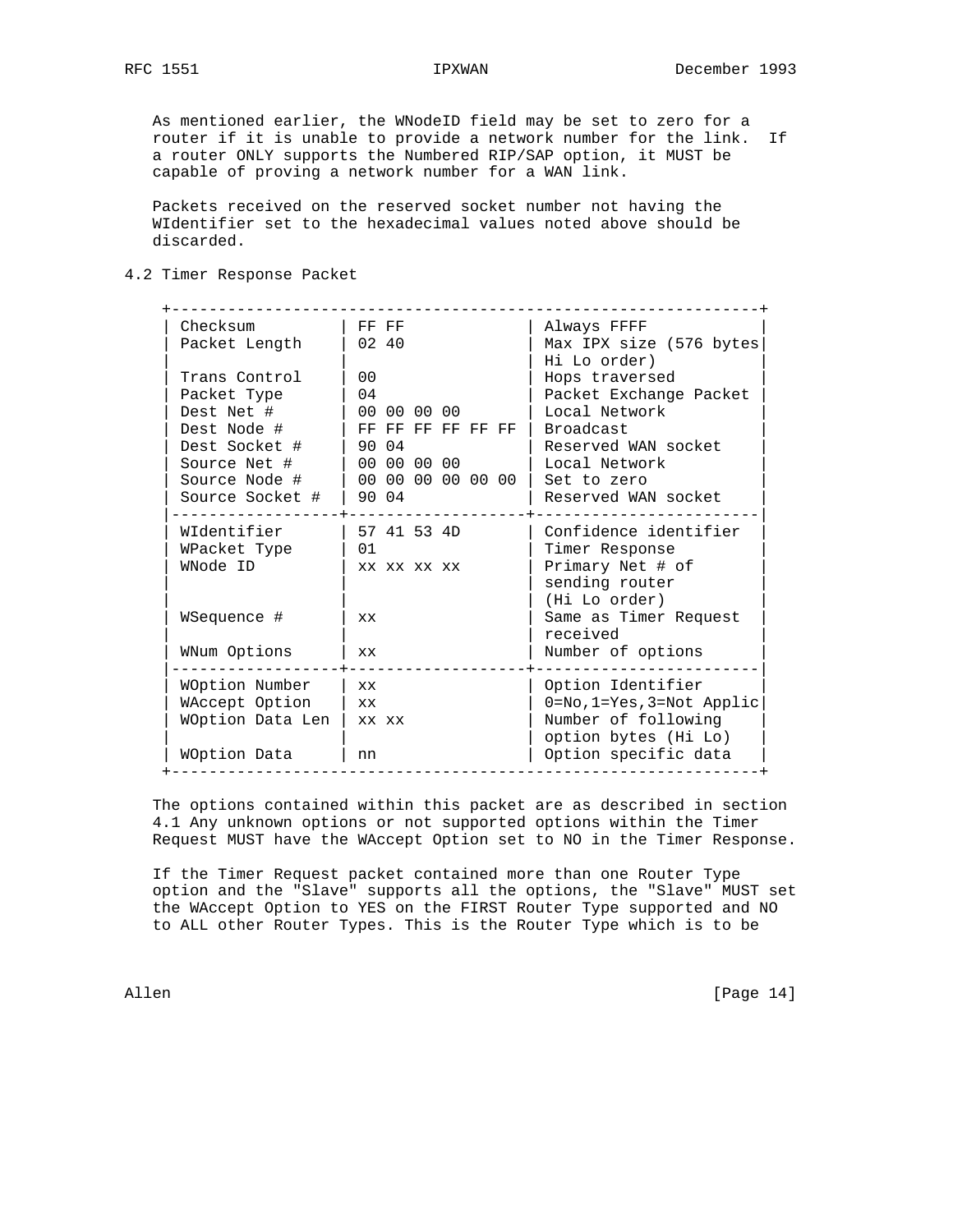adopted by both ends of the link. Information exchanges will then proceed by the link master based on the accepted Router Type.

 This packet must contain the same sequence number as the received Timer Request. This packet should ONLY be sent by the router or workstation determining themselves to be the "Slave" of the link. (Workstations are ALWAYS the link slave).

 Routers MUST set the WNodeID to their correct value when responding with the Timer Response. A value of zero must NOT be used.

4.3 Information Request Packet

| Checksum<br>Packet Length | FF FF<br>00 63    | Always FFFF<br>Size of header+data<br>(Hi Lo order) |
|---------------------------|-------------------|-----------------------------------------------------|
| Trans Control             | 0 <sub>0</sub>    | Hops traversed                                      |
| Packet Type               | 04                | Packet Exchange Packet                              |
| Dest Net #                | 00 00 00 00       | Local Network                                       |
| Dest Node #               | FF FF FF FF FF FF | <b>Broadcast</b>                                    |
| Dest Socket #             | 90 04             | Reserved WAN socket                                 |
| Source Net #              | 00 00 00 00       | Local Network                                       |
| Source Node #             | 00 00 00 00 00 00 | Set to zero                                         |
| Source Socket #           | 90 04             | Reserved WAN socket                                 |
| WIdentifier               | 57 41 53 4D       | Confidence identifier                               |
| WPacket Type              | 02                | Information Request                                 |
| WNode ID                  | XX XX XX XX       | Primary Net # of                                    |
|                           |                   | sending router                                      |
|                           |                   | (Hi Lo order)                                       |
| WSequence #               | 0 <sub>0</sub>    | Sequence start at 0                                 |
| WNum Options              | 01                | 1 Option to follow                                  |
| WOption Number            | 01                | Define IPX RIP/SAP                                  |
|                           |                   | info exchange                                       |
| WAccept Option            | 01                | 0=No, 1=Yes, 3=Not Applic                           |
| WOption Data Len          | 00 36             | Option length (Hi Lo)                               |
| WOption Data              |                   |                                                     |
| Link Delay                | XX XX             | Hi Lo link delay in                                 |
|                           |                   | milli seconds (see                                  |
|                           |                   | below for calculation)                              |
| Common Net #              | XX XX XX XX       | Hi Lo Common Network #                              |
| Router Name               | xx (x 48 decimal) | Router name - as defned                             |
|                           |                   | in section 2.                                       |

 Routers MUST set the WNodeID to their correct value when sending an Information Request. A value of zero must NOT be used.

Allen [Page 15]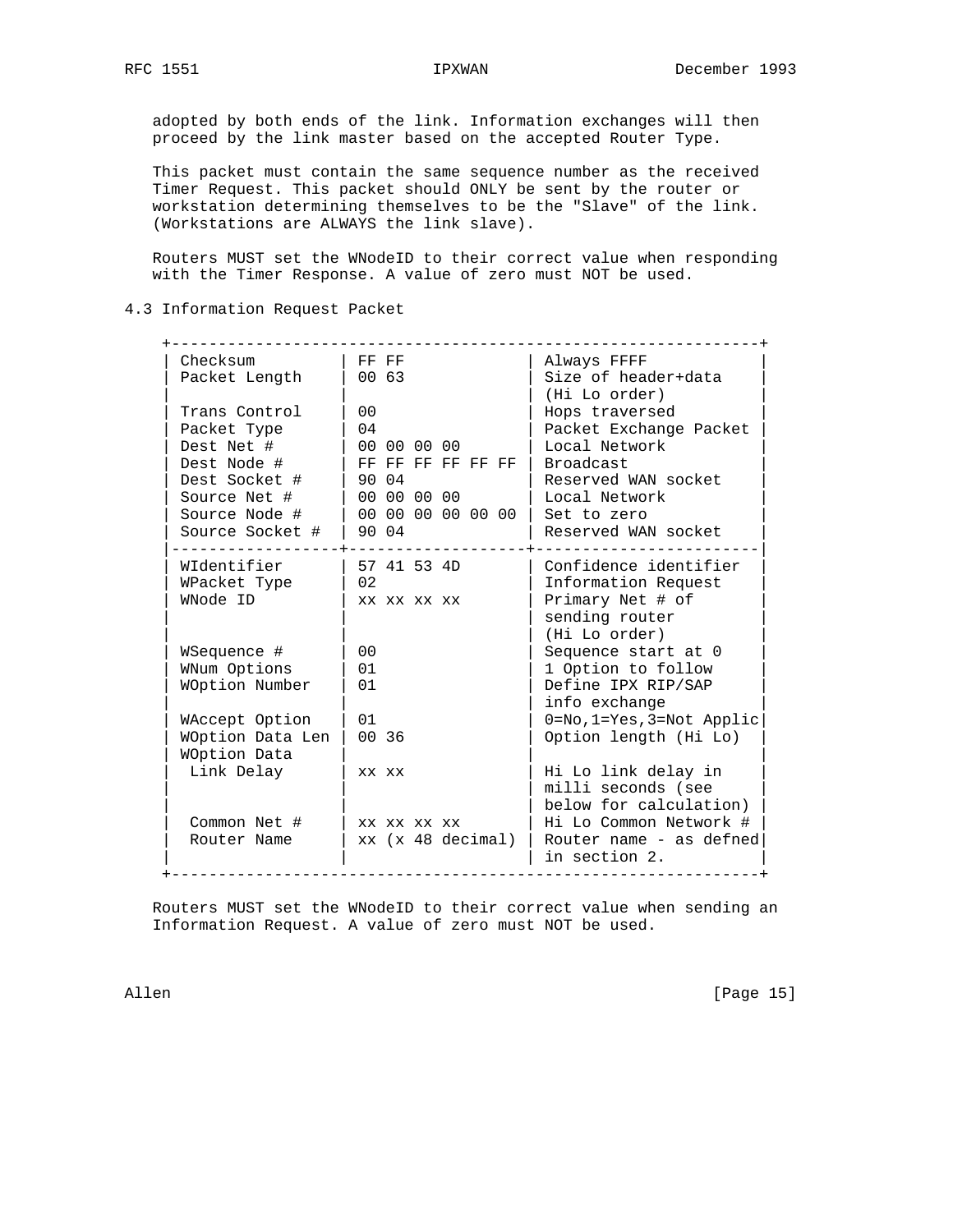A workstation should replace the Router Name with the configured name, or a constant descriptor string as described in section 2.

 For a Workstation Information Request, an extra option is added which specifies the NIC address for the workstation. In this case, the number of options will be set to two (2).

 +---------------------------------------------------------------+ | WOption Number | 05 | Define NIC Address | | WAccept Option | 01 | 0=No,1=Yes,3=Not Applic | WOption Data Len | 00 06 | Option length (Hi Lo) | | WOption Data | 02 xx xx xx xx xx | NIC Address for W/S +---------------------------------------------------------------+

 Routers or workstations should not refuse to use a NIC address having a first byte with a value other than 02.

Calculation of link delay is performed as follows:

 // Start\_time is a time stamp when Timer Request sent out // End\_time is a time stamp when a Timer Response is // received. link\_delay = end\_time - start\_time; // 1/18th second if (link\_delay < 1) { link\_delay = 1; }/\*IF\*/ // We are on a slow net, so add some biasing to help stop // multiple workstation sessions timing out on the link link\_delay \*= 6; /\* Add the biasing for multiple sessions \*/ link\_delay \*= 55; /\* Convert link delay to milliseconds \*/

 If a higher resolution timer is available, better results may be obtained using the following algorithm:

```
 conversion_factor = number of timer units in 1/18th second;
link_delay = ((end_time - start_time) * 6) / conversion_factor;
if (link_delay == 0)
{
   link_delay = 1;
}/*IF*/
link_delay *= 55; /* Convert link delay to milliseconds */
```
 The "Link Delay" is used as the network transport time when advertized in the IPX RIP packet tuple for the network entry "Common Net #". For a consistent network, a common link delay is required at both ends of the link and is calculated by the link "Master". Link Delay is specified in milli seconds.

Allen [Page 16]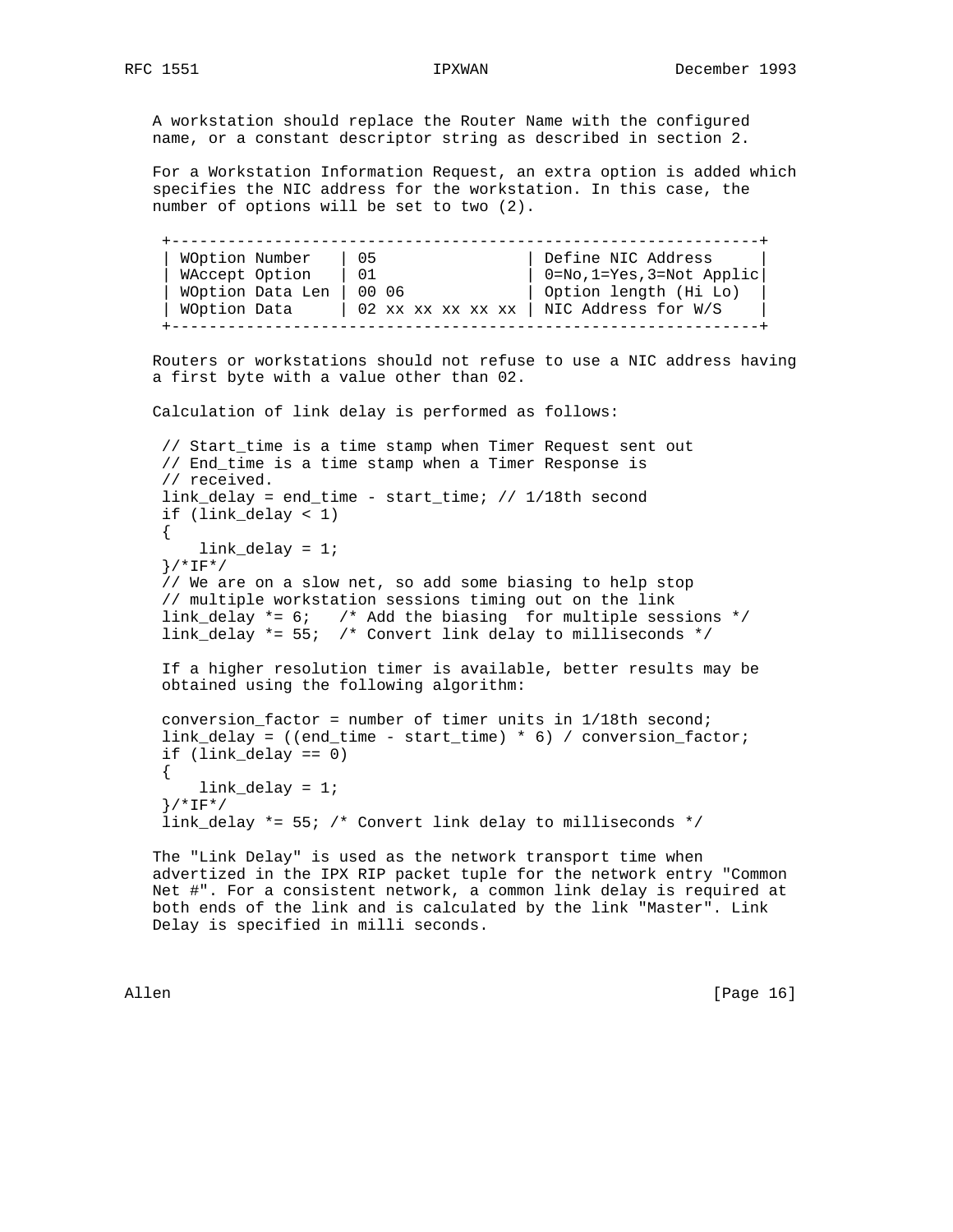The Common Net # is supplied by the link "Master". This number must be unique in the connected internetwork. Each WAN call requires a separate number. If the negotiated Router Type was Unnumbered RIP, On-demand, or NLSP, the specified Common Net # will be zero.

 This packet should contain a sequence number starting at zero. This packet should ONLY be sent by the router or workstation determining themselves to be the "Slave" of the link.

 If extra options are included in this packet, they should be silently discarded.If the information option is missing, the link MUST be disconnected.

Allen [Page 17]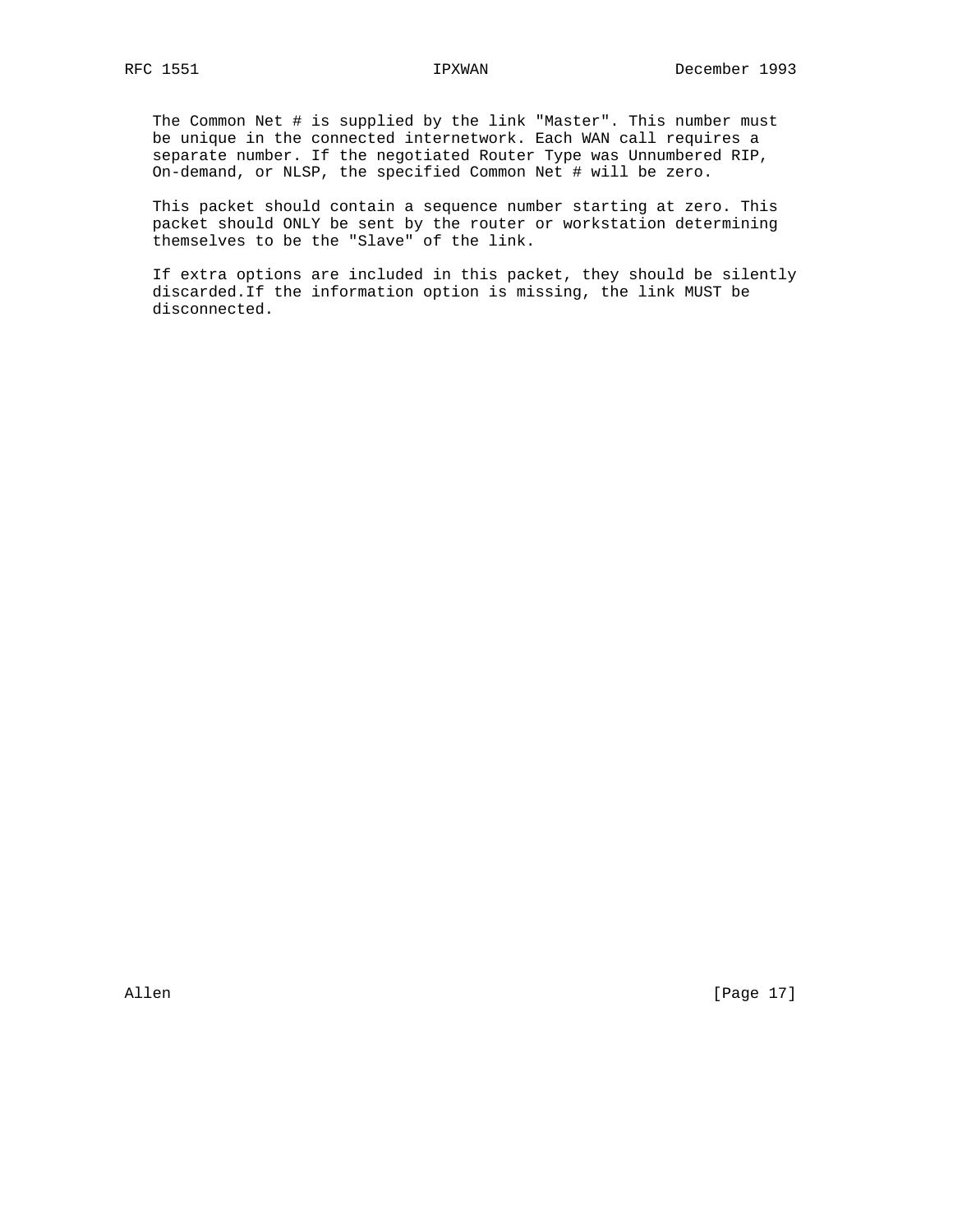# 4.4 Information Response Packet

| Checksum         | FF FF             | Always FFFF                     |
|------------------|-------------------|---------------------------------|
| Packet Length    | 00 63             | Size of header+data             |
| Trans Control    | 0 <sub>0</sub>    | (Hi Lo Order)<br>Hops traversed |
| Packet Type      | 04                | Packet Exchange Packet          |
| Dest Net #       | 00 00 00 00       | Local Network                   |
| Dest Node #      | FF FF FF FF FF FF | <b>Broadcast</b>                |
| Dest Socket #    | 90 04             | Reserved WAN socket             |
| Source Net #     | 00 00 00 00       | Local Network                   |
| Source Node #    |                   | Set to zero                     |
| Source Socket #  | 90 04             | Reserved WAN socket             |
|                  |                   |                                 |
| WIdentifier      | 57 41 53 4D       | Confidence identifier           |
| WPacket Type     | 0 <sub>3</sub>    | Information Response            |
| WNode ID         | XX XX XX XX       | Primary Net # of                |
|                  |                   | sending router<br>(Hi Lo order) |
| WSequence #      | 0 <sub>0</sub>    | Same as Info Request            |
| WNum Options     | 01                | 1 Option to follow              |
| WOption Number   | 01                | Define IPX RIP/SAP              |
|                  |                   | info exchange                   |
| WAccept Option   | 01                | 0=No, 1=Yes, 3=Not Applic       |
| WOption Data Len | 00 36             | Option length (Hi Lo)           |
| WOption Data     |                   |                                 |
| Link Delay       | XX XX             | Hi Lo link delay (as            |
|                  |                   | received in Info Requ)          |
| Common Net #     | XX XX XX XX       | Hi Lo Common Network #          |
|                  |                   | (as received in Info            |
|                  |                   | request)                        |
| Router Name      | xx (x 48 decimal) | Router name - as defned         |
|                  |                   | in section 2.                   |

 The responses contained within this packet are as described in section 4.3.

 A link slave will additionally respond with the received NIC address option as a confirmation of receipt. A workstation should replace the Router Name with the configured name, or a constant descriptor string as described in section 2. If the Information Request contained an inappropriate Common Net # or NIC address, the Information Response may set new values. The receiver of the Information Response is responsible for checking on the value and terminating the connection if the new values cannot be used.

Allen [Page 18]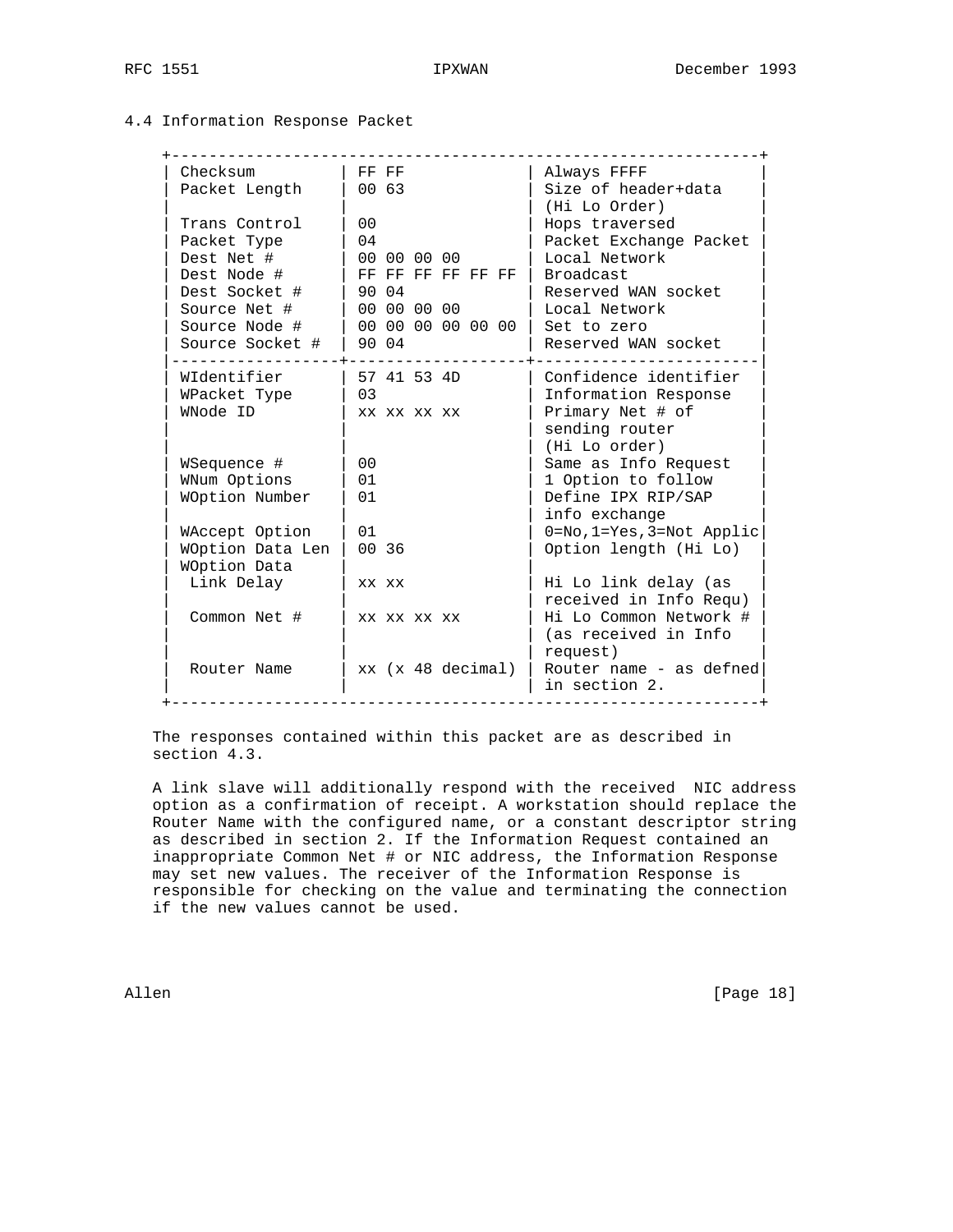Routers MUST set the WNodeID to their correct value when sending an Information Response. A value of zero must NOT be used.

5. Running Unnumbered RIP

 Unnumbered RIP refers to the case where two WAN routers are communicating using the RIP protocol across a link with NO physical IPX network address. The premise for this ability is that there is no need to address a packet to anything on that WAN link. RIP and SAP run in exactly the same way as before, except the source and destination network numbers should be set to zero.

 The advantage to running unnumbered RIP links is that it is not necessary to allocate/configure a pool of usable IPX network numbers which can be used on the WAN links. The other advantage is that when there is a large number of WAN links, it is not necessary to flood the network with an unnecessary set of extra RIP information.

6. Workstation Connectivity

 Workstations MUST reside on a network and have a unique NIC address on that network to be individually addressable. However, workstations do not need to periodically receive RIP and SAP broadcasts as they play no part in the routing process. This allows routers to reduce background traffic on the workstation link by not sending any periodic RIP and SAP data. Note that it will not cause a problem if the RIP and SAP is sent. It will just slow down the workstation access times.

 RIP and SAP information should ONLY be sent if the workstation makes a specific request for information - like a service or route request.

 It should also be noted that if multiple workstations are attached to a single WAN workstation network (per router), broadcasts on that network - whether originated from a workstation or the router - MUST reach ALL other workstations. This will involve the router duplicating the packet to all WAN workstation connections.

7. On-demand, Statically Routed Links

 On-demand, Static Routing serves two purposes. The "on-demand" part means that a router initiates communication to a destination only when there is data to be forwarded to that destination. "Inititating comunication" includes making a datalink call (where necessary) and performing the IPXWAN exchange. A transient connection is closed after a period of inactivity.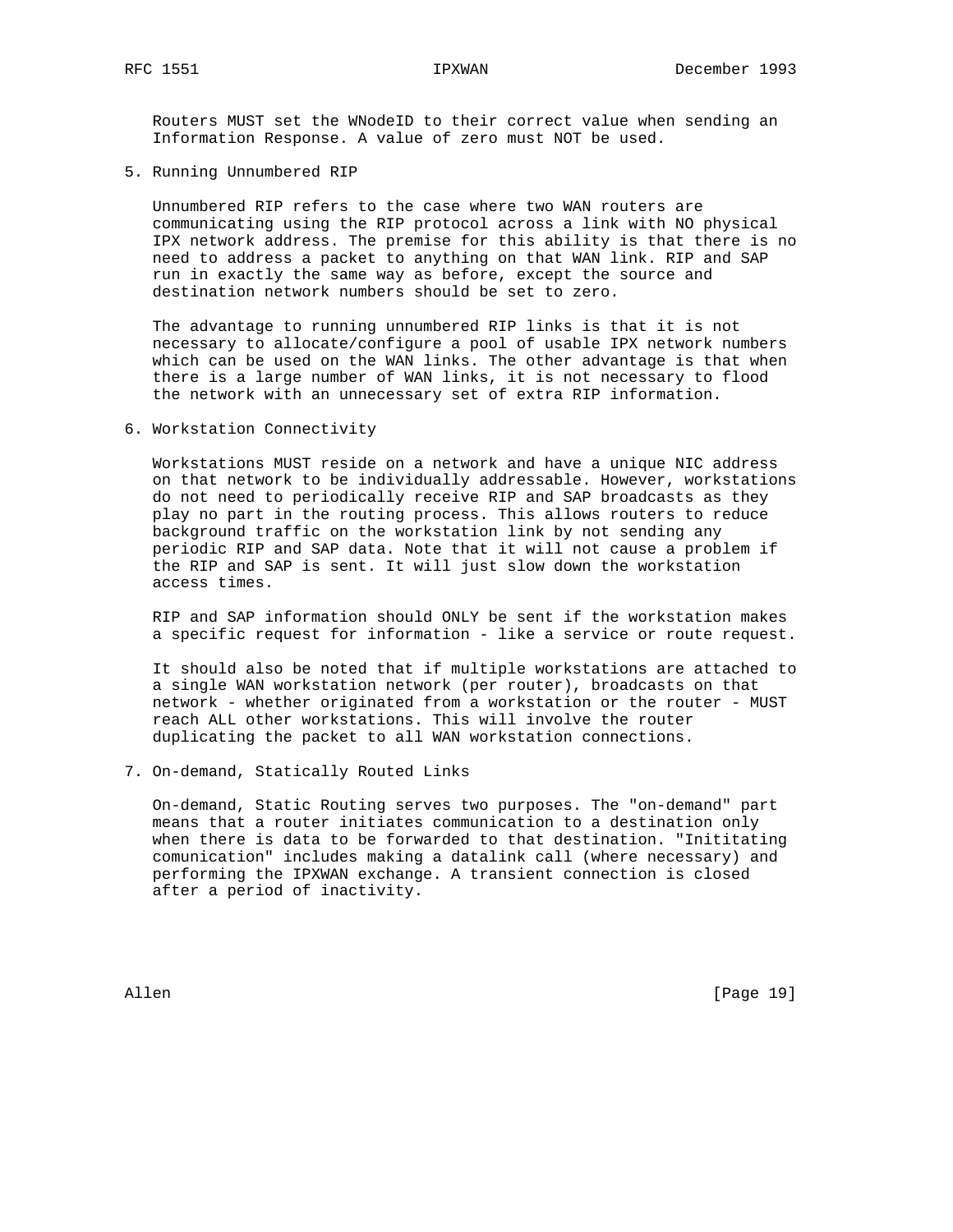The "static routing" part means that no routing information is sent over the link - no RIP, no SAP, and no NLSP. Instead, the router at each end is configured with the routes and services accessible through the link.

 With on-demand, static routing, the called router must be able to identify the calling router so that statically configured routes and services can be attached to that connection. For example, with X.25 switched virtual circuits, the calling DTE address can be used; with PPP, the PPP authentication can be used; after IPXWAN has completed, the "Router Name" can be used; with a persistent datalink connection, the physical port identifier or a permanent virtual circuit identifier can be used. The choice of identifier is an implementation decision. Whatever value the called router uses is called a Remote System Identifier, or RSI. For PPP links, Novell uses PPP PAP or CHAP authentication to determine the caller.

 A router implementing on-demand, static routing must maintain a database of RSIs, and lists describing the network numbers and services reachable through each RSI. These lists determine the reachability information it transmits to other routers in a routing area. Other routers treat each on-demand, static routing link as though it were permanently available.

 The on-demand exchange has a slight variation on the IPXWAN protocol. The differences are as follows.

 In the Timer Request, the calling router offers only the "On-demand, static routing" Routing Type. If the called router is capable of On demand static routing, it offers "On-demand, static routing" in the Timer Request, along with any additional routing types it is willing to support on the link. The Master/Slave election and choice of routing type proceeds as described previously. If the Slave detects a mismatch in routing types, it disconnects the link.

 For a persistent datalink (like X.25 PVCs), there may be no descerable "link establishemnt" event. For such media, arrival of a Timer Request plays the role of detecting link establishment.

 As with Unnumbered RIP, there is no network number assigned to the link. NLSP Packets are not sent on the link. Moreover, periodic RIP and SAP packets are not sent on the link. However, a router must respond to RIP and SAP queries received on the link.

Allen [Page 20]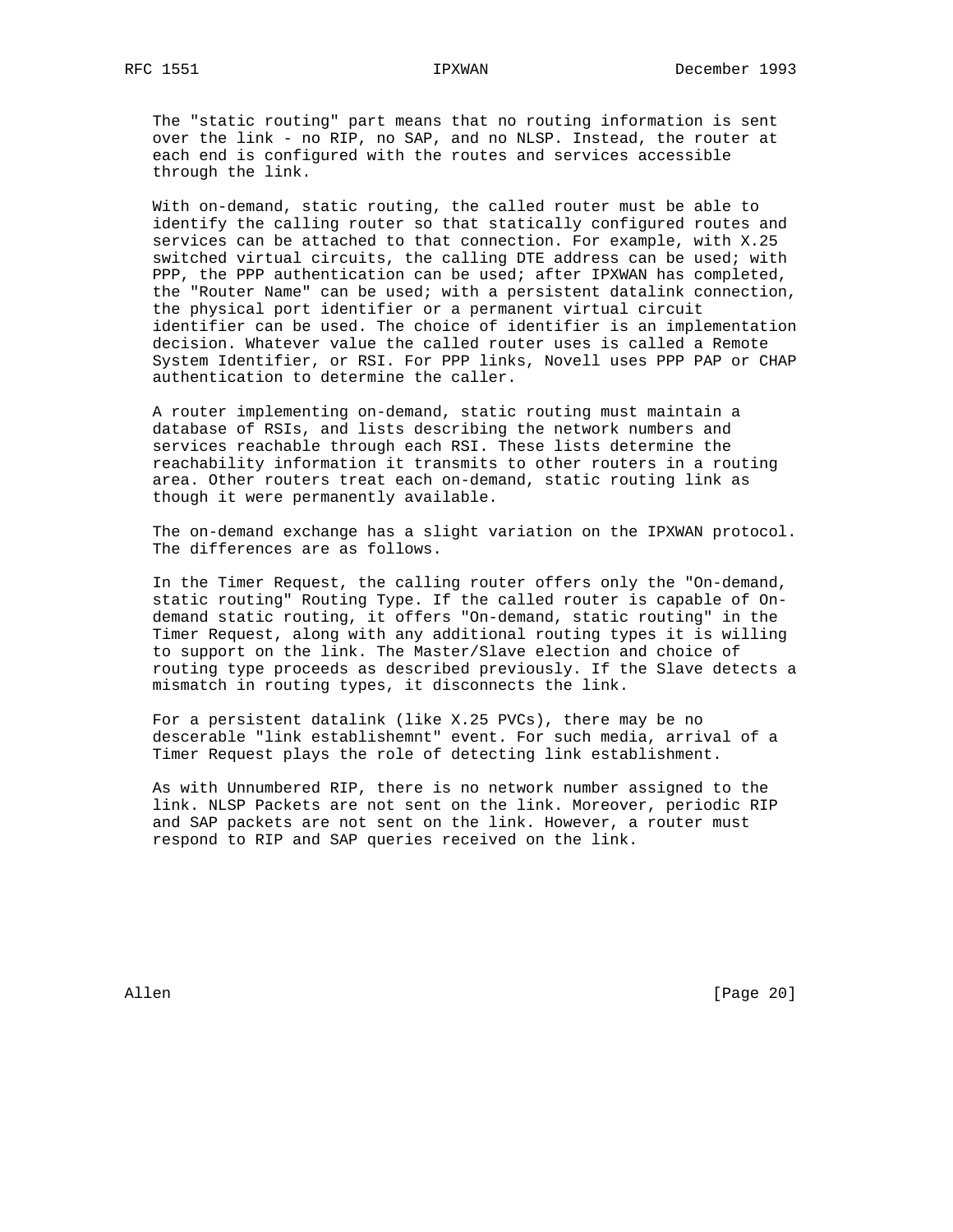### 8. References

- [1] Simpson, W., Editor, "The Point-to-Point Protocol (PPP) for the Transmission of Multi-protocol Datagrams over Point-to-Point Links", RFC 1548, Daydreamer, December 1993.
- [2] Malis, A., Robinson, D., and R. Ullman, "Multiprotocol Interconnect on X.25 and ISDN in the Packet Mode", RFC 1356, August 1992.
- [3] Bradley, T., Brown, C., and A. Malis, "Multiprotocol Interconnect over Frame Relay", RFC 1490, Wellfleet Communications, Inc., Ascom Timeplex, Inc., July 1993.
- [4] Simpson, W., "The PPP Internetwork Packet Exchange Control Protocol (IPXCP)", RFC 1552, Daydreamer, December 1993.
- [5] Novell IPX Router Specification. Novell Part Number 107-000029-001. This document may be retrieved via Anonymous FTP to SJF-LWP (130.57.11.140) under /sys/ftpguest/nw\_shell/ipxdocs/ipxrout.zip.
- [6] Mathur, S., and M. Lewis, M., "Compressing IPX Headers Over WAN Media (CIPX)", RFC 1553, Telebit Corporation, December 1993.
- [7] ANSI, "Integrated Services Digital Network (ISDN) Digital Subscriber Signalling System Number 1 (DSS1) - Signalling Specification for Frame Relay", ANSI T1.617-1991, June 1991
- [8] Novell NetWare Link Services Protocol (NLSP) Specification. Novell part number 100-001708-002. Information on this document may be obtained by sending e-mail to dsink@novell.com.
- 9. Security Considerations

Security issues are not discussed in this memo.